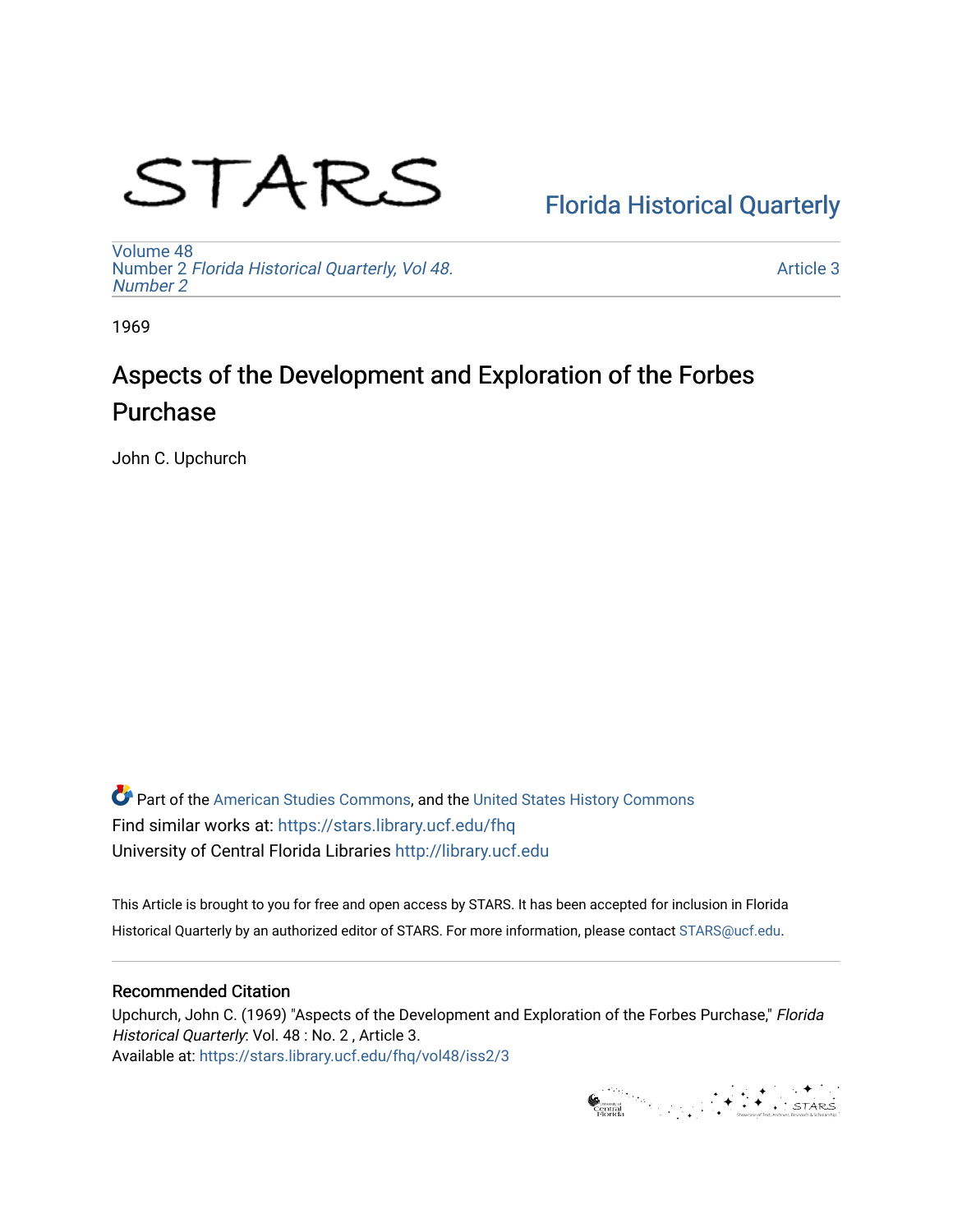#### ASPECTS OF THE DEVELOPMENT AND EXPLORATION OF THE FORBES PURCHASE

#### *by* JOHN C. UPCHURCH *\**

 $A$ <sup>TTEMPTS</sup> AT LAND SPECULATION have been common in the United States. In Florida an early attempt involved an immense tract of land known as the "Forbes Purchase." This territory, situated in the north-central part of the state bordering the Gulf of Mexico, was the object of exploitation as a unit for approximately fifty-seven years, 1804-1861. First under the trading firm of Panton, Leslie and Company and its successor John Forbes and Company, and later under the Apalachicola Land Company, this practically virgin wilderness was explored, surveyed, and to a degree developed.

Events leading to territorial acquisition can be traced back to the early days of the American Revolution when William Panton, Thomas Forbes, and John Leslie fled to British-controlled Florida because of unfavorable reaction to their Tory sympathies.  $\frac{1}{1}$  These men, kinsmen and partners in the firm of Panton, Leslie and Company, were formerly engaged in Indian trade, chiefly in South Carolina and Georgia. In 1776, the three partners arrived in the vicinity of St. Augustine where there was already a small outpost of Panton, Leslie and Company. From that station the company was able to rapidly expand its trade area and volume of sales so that when Spain regained the Floridas from Great Britain in 1783, it was on the way to becoming one of the largest trading firms in southeastern North America. <sup>2</sup>

Mr. Upchurch is assistant professor of geography at Appalachian State University, Boone, North Carolina.

<sup>1.</sup> Panton was the principal partner. His will, quoted in *Record in the Case of Colin Mitchel and Others*, *Versus the United States* (Washington, 1831), 352, indicates that he left Georgia for Florida in 1776. It can be a same time. Leslie later returned to London. Hereinafter referred to

as the *Record in the Case of Colin Mitchel and Others.* 2. Spain, not wanting Americans to move into the West, but at the same time unable to provide a land force to prevent it, allowed Panton, Leslie and Company to become its controlling agent in the interior. This was done by giving the firm a monopoly on the lucrative Indian trade.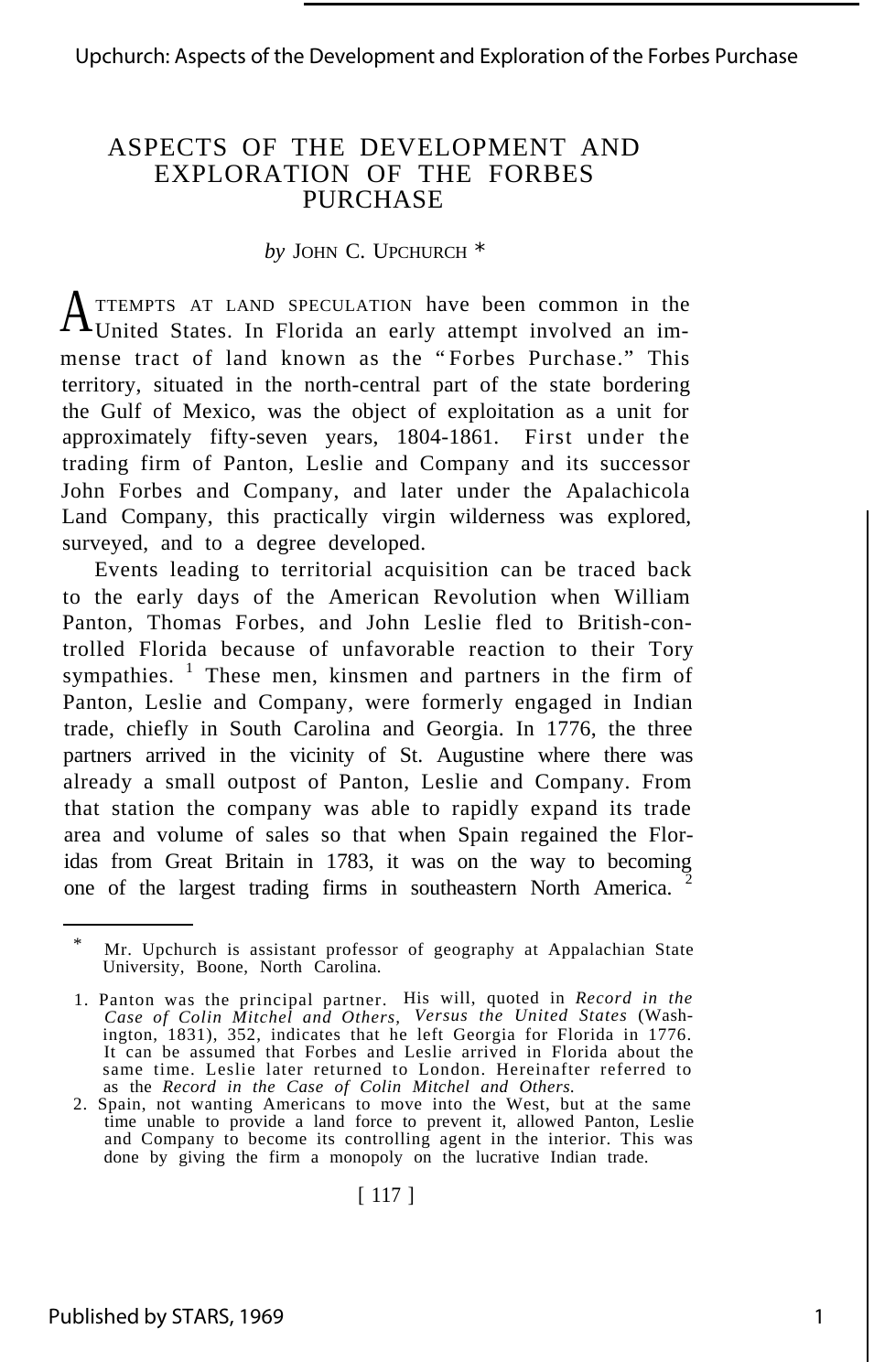The company's operations included extending credit to Indians. From the beginning some of them either would not or could not pay however, and Indian debts began to accumulate with interest on the company's books. While indebtedness mounted, the overall trade expanded, eventually to the degree that John Forbes, brother of Thomas, and James and John Innerarity, nephews of Panton, were admitted to the firm as partners.

Enjoying the upswing of trade the merchants seemed to worry little about Indian debts until 1792. In January of that year William Augustus Bowles sacked a Panton branch store near Fort St. Marks.<sup>3</sup> The following year Alexander McGillivray, who had helped the company obtain and maintain the trade monopoly with the southern Indians, died. <sup>4</sup> Finally, in 1794, Panton learned that the United States was contemplating the establishment of trading posts among several Indian tribes.<sup>5</sup> Largely as a consequence of these events the company soon began to take steps to collect at least part of the Indian debts.

It is likely that the partners first endeavored to obtain payment in cash, furs, or naval stores. When this met with little or no success the firm then looked to the Spanish king for indemnification. <sup>6</sup> This also failed. Several Spanish officials did, however, suggest a possible solution: since there was little hope of being repaid in money it might be possible for Panton, Leslie

J. Leitch Wright, Jr., *William Augustus Bowles: Director General of the Creek Nation* (Athens, 1967), 65-67. The firm undoubtedly had been overcharging the Indians, partly because it had no competition and partly because of Panton's greed. Bowles' raid was an attempt to sway wide-scale Indian sentiment against both Spain and Panton, Leslie and Company. He was financially backed by the Nassau-based firm, Miller, Bonnamy and Company, whose owners hoped eventually to regain part of the business blocked by Panton's monopoly.

*Ibid.*, 25-26, 83. McGillivray, a quadroon, was the principal Creek spokesman for a decade after the American Revolution. Fearing American expansion into Creek lands, McGillivray had turned to Panton, Leslie and Company f havoc on the American frontier. This in large measure accounted for the firm's rapid growth after 1783.

Robert S. Cotterill, "A Chapter of Panton, Leslie and Company," *Journal of Southern History,* X (August 1944), 275. *American State Papers: Documents of the Congress of the United*

*States in Relation to the Public Lands From the First Session of the Eighteenth to the Second Session of the Nineteenth Congress, Inclusive: Commencing December I, 1823, and Ending March 3, 1827,* 7 vols. (Washington, 1859), IV, 159. Hereinafter referred to as *American State Papers: Public Lands.*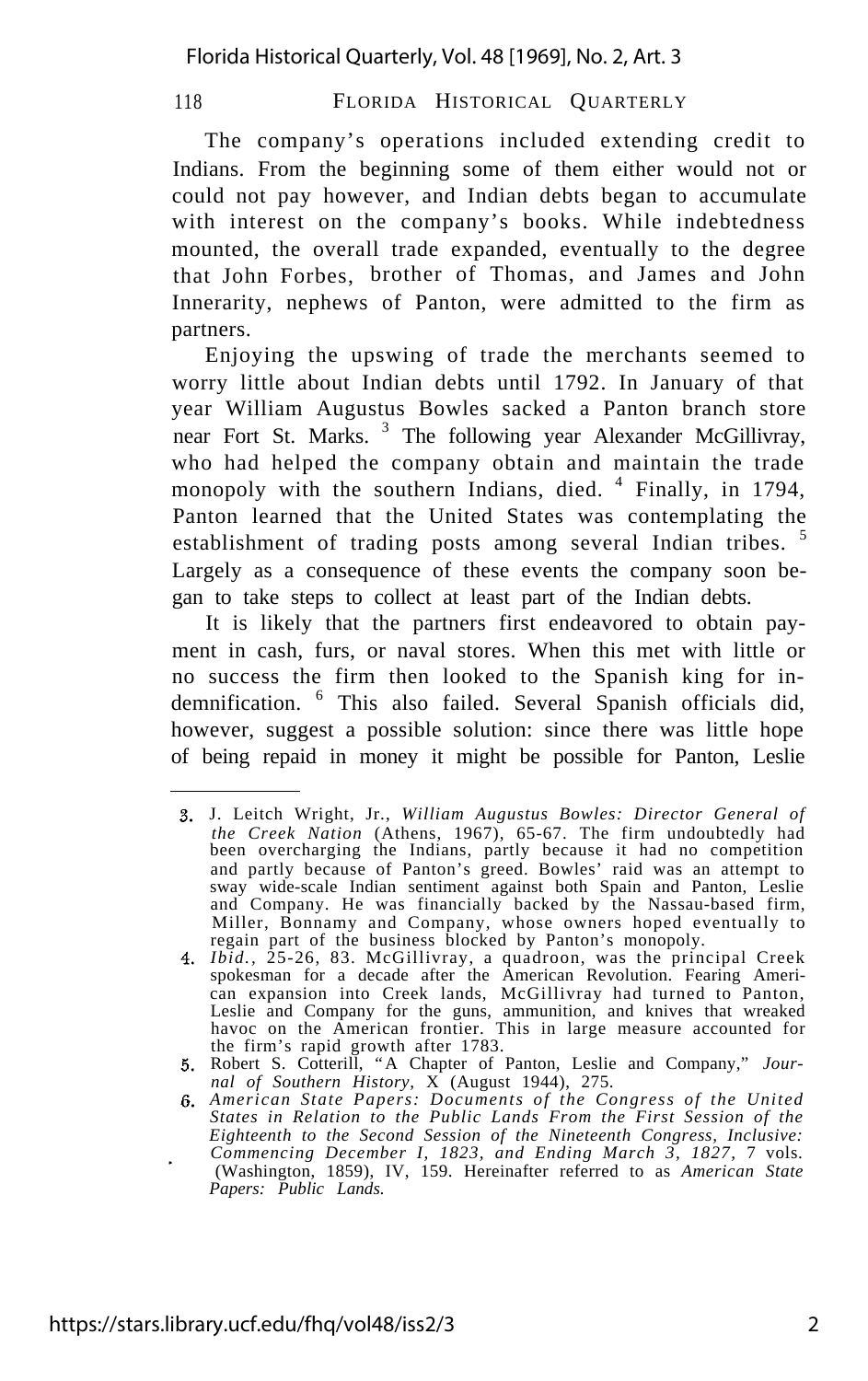#### THE FORBES PURCHASE 119

and Company to gain compensation by obtaining title to specified Indian lands within the territorial limits of the United States, for after all much of the company's trade was carried on outside Spanish territory. Such a land cession could conceivably be sold piecemeal to settlers. Subsequently negotiations were begun with the Choctaw; however, no grant was made because a cession at that time was unacceptable to Washington.

If a land grant within United States territory was out of the question, then the merchants felt that they had no recourse but to attempt a land cession within Spanish territory. In time a preliminary agreement was reached with the Creeks and Seminoles offering the company a tract of land along the east bank of the Apalachicola River.<sup>8</sup> With the prospect of a sizable land cession, Innerarity therefore petitioned Spanish authorities in 1804 for authority to enter into formal negotiations with the Indians. Spanish permission was granted but included the stipulation that Panton, Leslie and Company did not have the right to dispose of any land, if ceded, without the consent and prior knowledge of the Spanish government.<sup>9</sup>

In May 1804, the tentative plans developed into a final agreement when twenty-two Seminole chiefs agreed to "cede, concede, give, sell, and transfer to said house of Panton, Leslie & Co. . . . the aforesaid district of land.  $\ldots$  ." <sup>10</sup> This territory was bounded on the west and east by the Apalachicola and Wakulla rivers respectively; by the Gulf of Mexico, including offshore islands, to the south; and by an irregular, then undefined line to the north, extending far back into the interior. A few months after the 1804 grant to Panton, Leslie was made, and three years after the death of William Panton, the name of the firm was changed to John Forbes and Company To the newly reorganized firm went all the rights and privileges of the former company, as well as all property.

<sup>7.</sup> *Ibid.* In a letter to Secretary of War Henry Dearborn, quoted in *Record in the Case of Mitchel and Others,* 284, Forbes stated that at the turn of the century Indian debts, including interest, amounted to \$204,000.

<sup>8</sup> . "Proceedings of the Board of Land Commissioners Showing Claims Presented and What Papers were Filed in Support of Same. West Florida, July 17, 1822 to July 24, 1824." Vol. 1, Record Book A, p. 87 (herein-after referred to as "Proceedings of the Land Commissioners"); *American State Papers: Public Lands,* IV, 163.

<sup>9.</sup> *Ibid.,* 160.

<sup>10.</sup> *Ibid.*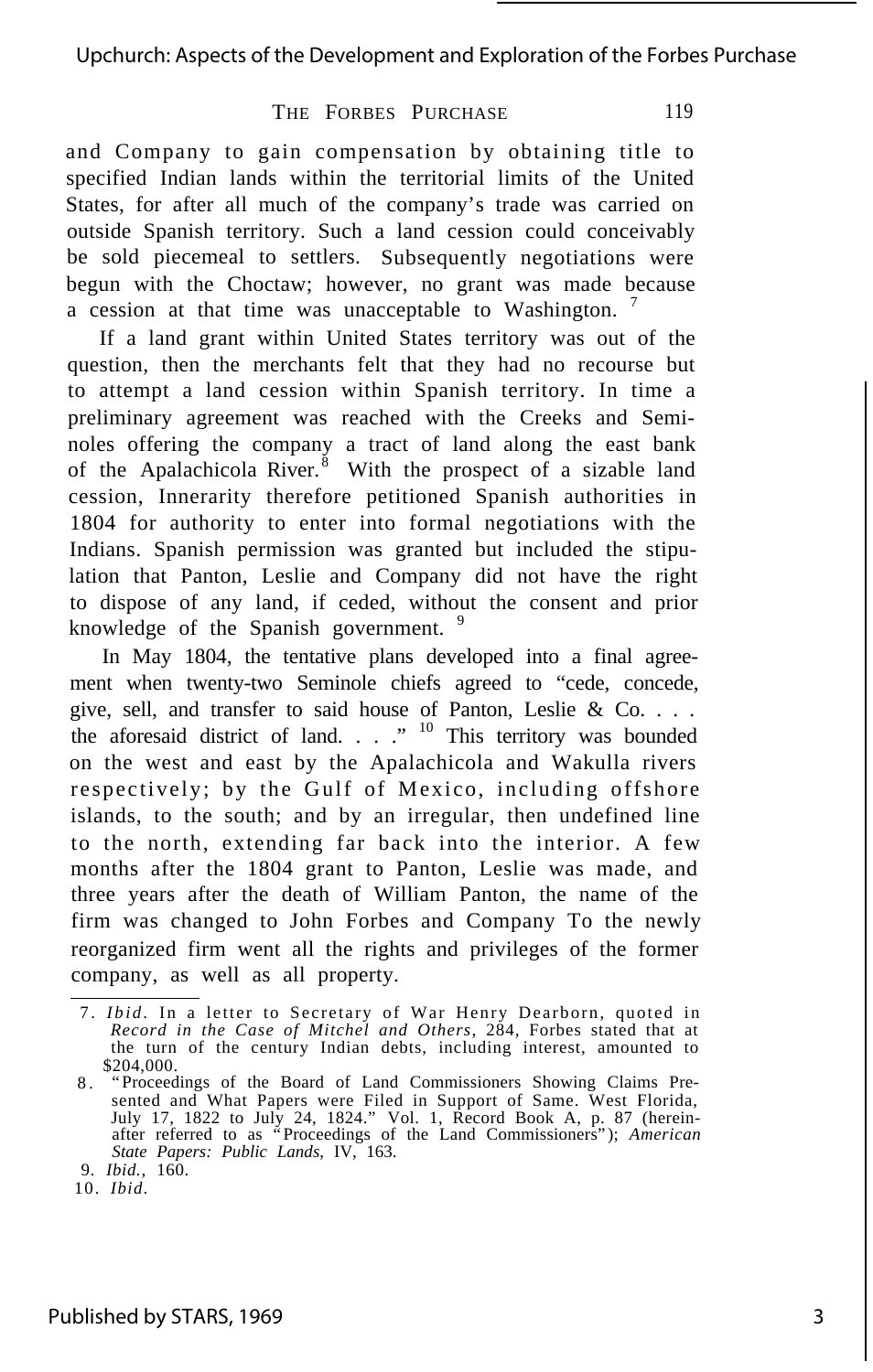Immediately after effecting the 1804 grant Indian debts again began to climb, and in 1807, another application was made to Spanish authorities for permission to make an additional settlement with the Indians. After considerable delay permission was granted in December 1810, with the same stipulation concerning disposal of ceded land that accompanied the first grant. <sup>11</sup>

In January 1811, three other tracts of land were ceded by the Seminoles in a single grant to Forbes and Company. These tracts laid contiguous to the large grant previously obtained by Panton, Leslie and Company. At the same time there was granted to John Forbes individually an island in the Apalachicola River of "about seven miles in length, and one or more in breadth . . . opposite to the store or factory which then and there existed."  $12$  This island was actually a gift by the Seminoles in return for "services rendered." (Even today this island is known as Forbes Island.) These latter grants were adjudged legal and proper by Spanish authorities in 1811, and title to them was confirmed to Forbes and Company, with the exception of Forbes Island which was ceded to John Forbes individually. The total acreage of the various grants was then unknown, but the Purchase was estimated to contain "probably less, but certainly no more than one million and a half of acres." <sup>13</sup> Forbes in 1806 had described the cession as a "bargain" and "as fair a purchase as ever was made from the red men since the treaty of William Penn." $14$ 

After the first cession - that to Panton, Leslie and Companythe partners were faced with the problem of what to do with the immense tract of land. It was at first hoped that the Seminoles would somehow buy back the land, an event, however, that did not materialize. In an effort to reduce the company's loss, John Forbes therefore decided to sell portions of the Purchase to settlers and speculators. Before sales could be made, however, at least part of the land had to be surveyed. Asa Hartfield, a South Carolina surveyor, was engaged to run the boundary line and, in general, explore the Apalachicola

<sup>11.</sup> *Ibid.,* 166-67.

<sup>12.</sup> *Ibid.,* 167-68. 13. *Record in the Case of Mitchell and Others,* 291.

<sup>14.</sup> *Ibid.,* 290.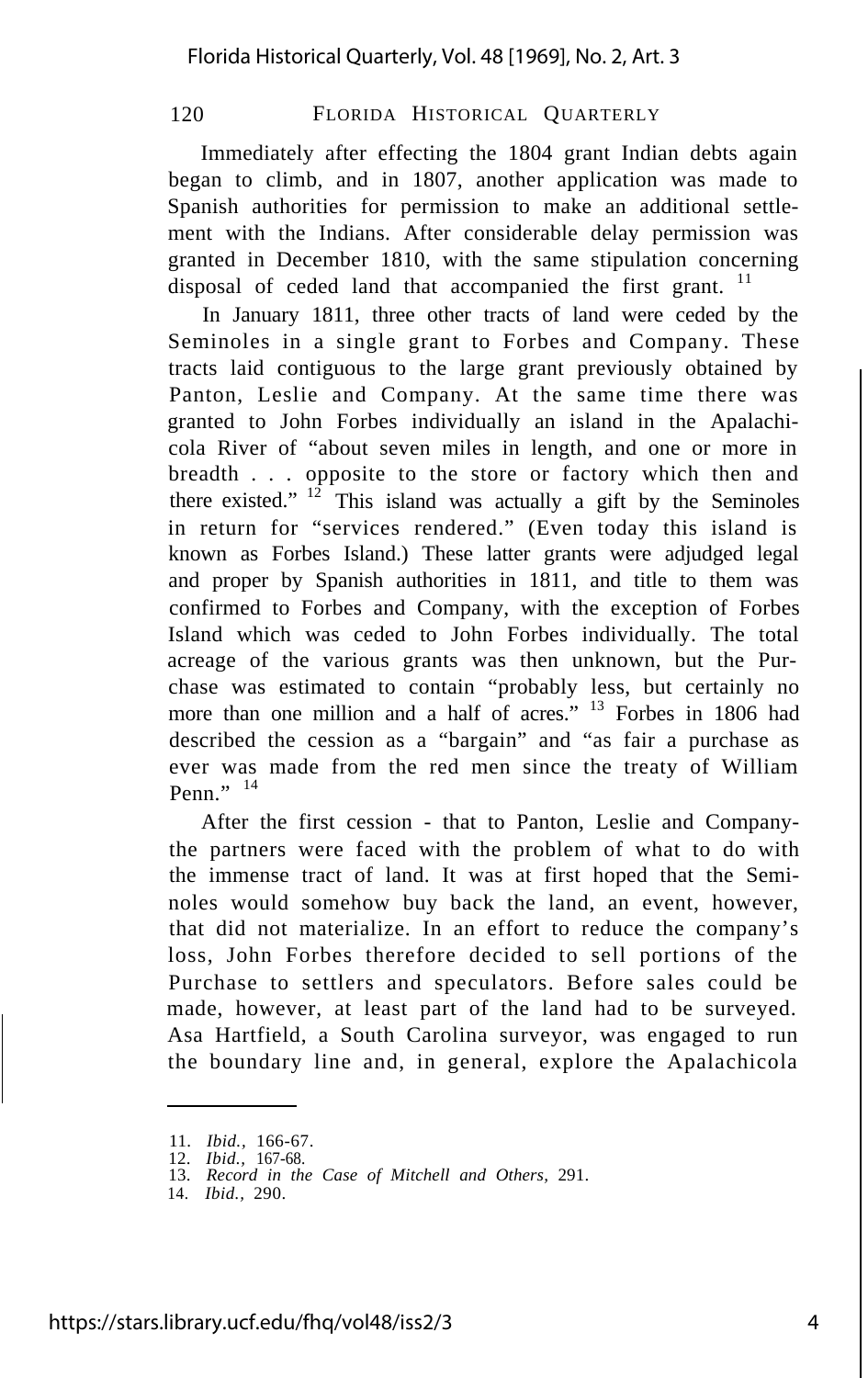#### THE FORBES PURCHASE 121

lands "with a view as . . . [to] the general topography and hydrography." <sup>15</sup>

Hartfield first retraced and remarked the original boundary line following a complicated system of metes and bounds. Next, in 1808, he sectioned off a tract of land on the west bank of the Wakulla River, called the "Wakulla Survey" or more commonly the "Hartfield Survey." It was this portion of the Purchase that Forbes intended to sell principally to "people from the Bahamas, & from the other English, Spanish & French Colonies. . . ."  $16$ Unfortunately there was no immigration, largely owing to the vicissitudes of the times: first, Forbes and Company had of late suffered financial reverses; second, about 1812 Indians began to openly harass the company in various ways, including killing its cattle and freeing its Negroes; third, the War of 1812 militarily came to the Forbes Purchase when the British constructed a fort on the east bank of the Apalachicola River, on company land, less than one mile from one of its stores. From this fort arms, ammunition, firewater, and rudimentary military training were dispensed to Indians sympathetic to the British cause. In 1815, the British withdrew from the garrison leaving it occupied by their Indian friends and a sizable number of runaway slaves from Georgia and South Carolina plantations. <sup>17</sup> The fort soon became a major threat to plantations in southern Georgia and Alabama and to transportation on the Apalachicola River. It was destroyed by American soldiers in 1816.

In the unsettled conditions resulting from the War of 1812 it became very obvious to the officials of the company that the United States would eventually take control of Florida. This, coupled with Indian depredations and the decrease in trade, led officials of the firm to seek other ways of disposing of the land profitably. They feared that with American sentiment toward the British at an unfavorable point, there was little hope of just compensation in the event of an American take-over.

With these factors in mind, officials of the firm therefore be-

<sup>15.</sup> Richard M. Blatchford, *Extract From a Report to the Trustees of the Apalachicola Land Company,* (n.p., 1837), 5. Hereinafter cited as *Annual*

*Report, 1837.* 16. "The Forbes Purchase: A Letter From Tames Innerarity to William Simpson, Partners of John Forbes and Company," *Florida Historical Quarterly,* X (October 1931), 103. 17. Stephen R. Poe, "Archaeological Excavations at Fort Gadsden Florida,"

*Notes in Anthropology,* Vol. 8 (1963), 1.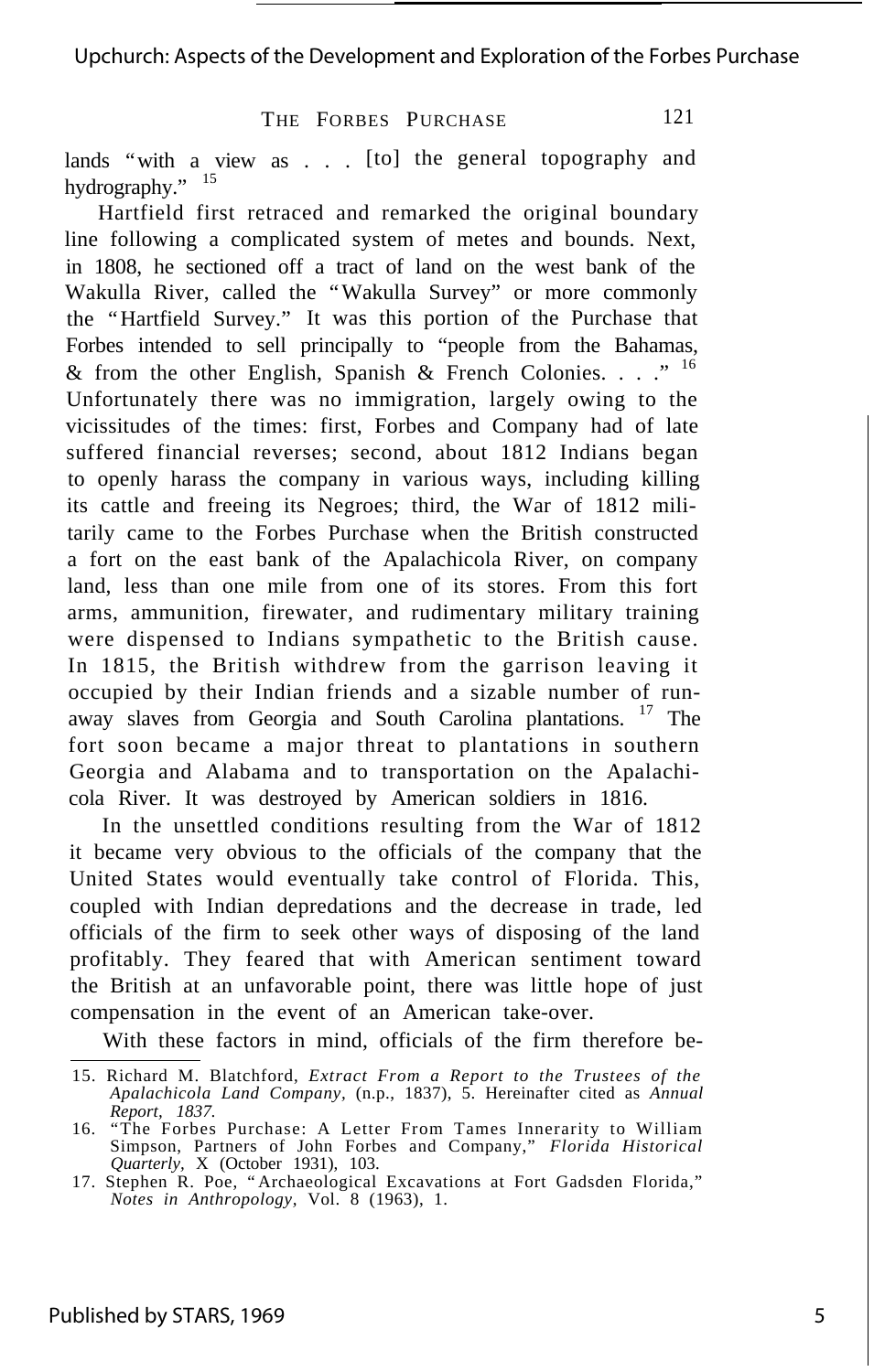gan considering various schemes for either disposing of the Purchase or retaining it in such a way that they might be able to obtain some indemnification at a future date. One proposal for keeping the Apalachicola lands intact was to have one of the members of the firm become a citizen of the United States and then shelter the land under his name. <sup>18</sup> Another idea was to place title to the land under the name of a trusted third party not connected with Forbes and Company.<sup>19</sup> This would have had to be done by formal sale.

After due consideration Forbes turned down both suggestions, recommending instead that the partners and the heirs of deceased partners give up their interest in the Apalachicola lands for a specific sum if a buyer or buyers could be found.  $20$ This was agreeable to the majority, and in October 1817, John Forbes applied for Spanish permission to deed the bulk of the Forbes Purchase to Colin Mitchel, a merchant then residing in Havana, Cuba.<sup>21</sup> Permission was quickly granted, and shortly thereafter John Forbes retired from the firm leaving the Innerarity brothers to close out the company's affairs.

Thus on May 29, 1819, a deed of sale was executed in Pensacola conveying and transferring the Apalachicola lands to Colin Mitchel "saving and excepting one 15th part belonging to James and John Innerarity," Forbes Island, and "certain other tracts sold at different times . . . for the consideration of 111,676 dollars, two reals of silver." <sup>22</sup> Within a few months of the

18. James Innerarity to Craik, Esq., July 27, 1812, "Letters of James Innera-rity: The War of 1812," *Florida Historical Quarterly,* X (January 1932), 137. 19. *Ibid.,* 137-38.

- 20. John Forbes to addressee unknown, January 12, 1814, "The Panton, Leslie Papers: Letters of and to John Forbes," *Florida Historical Quar-*
- *terly,* XIII (April 1935), 237. 21. *American State Papers: Public Lands,* 168. Mitchel, ostensibly the sole purchaser, actually bought the Apalachicola lands for himself and the other partners of the trading firm of Carnochan and Mitchel of Savannah and Darien, Georgia. Along with Colin Mitchel, the partners included his brothers Robert, Peter, and Octavius, in addition to John, Richard, and William Carnochan. 22. *Record in the Case of Mitchel and Others,* 362. The "certain other
- tracts" included 924 acres sold to James Coleman; 5,976 acres deeded to F. Gutierrez d'Arroyo (one tract of 5,000 acres, and another deeded at a different time of 976 acres); 3,700 acres to Don M. de Villiers; 1,300 acres to A. Guillemard; 640 acres to Edmund Doyle; 640 acres to William Hambly; and, 400 acres to George McPherson. Not including the portions willed by Panton to the Innerarity brothers, a total of 13,580 acres was either sold or deeded to the above named persons by Forbes and Company before the large sale to Mitchel was completed.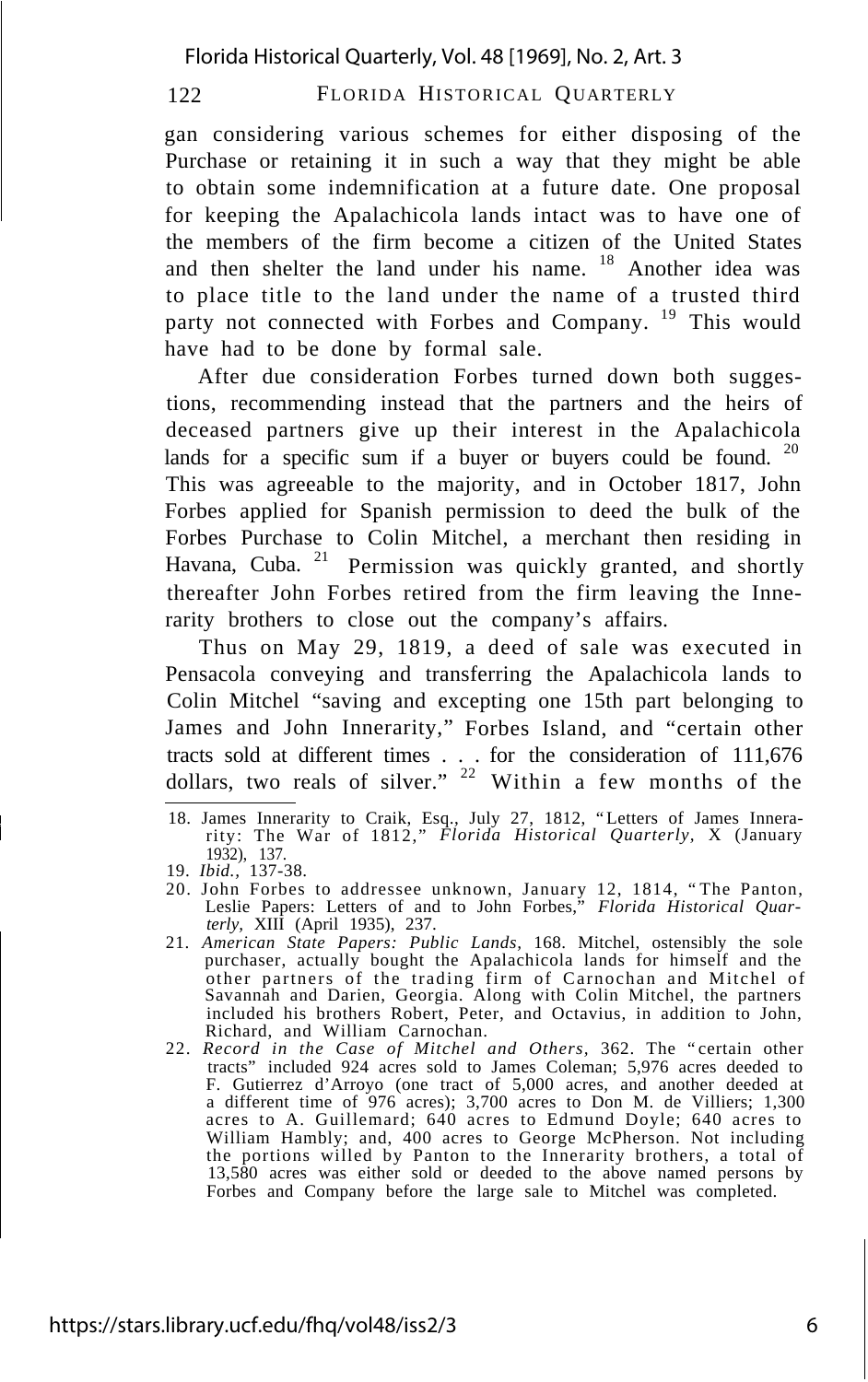



THE FORBES PURCHASE 123



Location of Forbes Purchase Within Current Counties.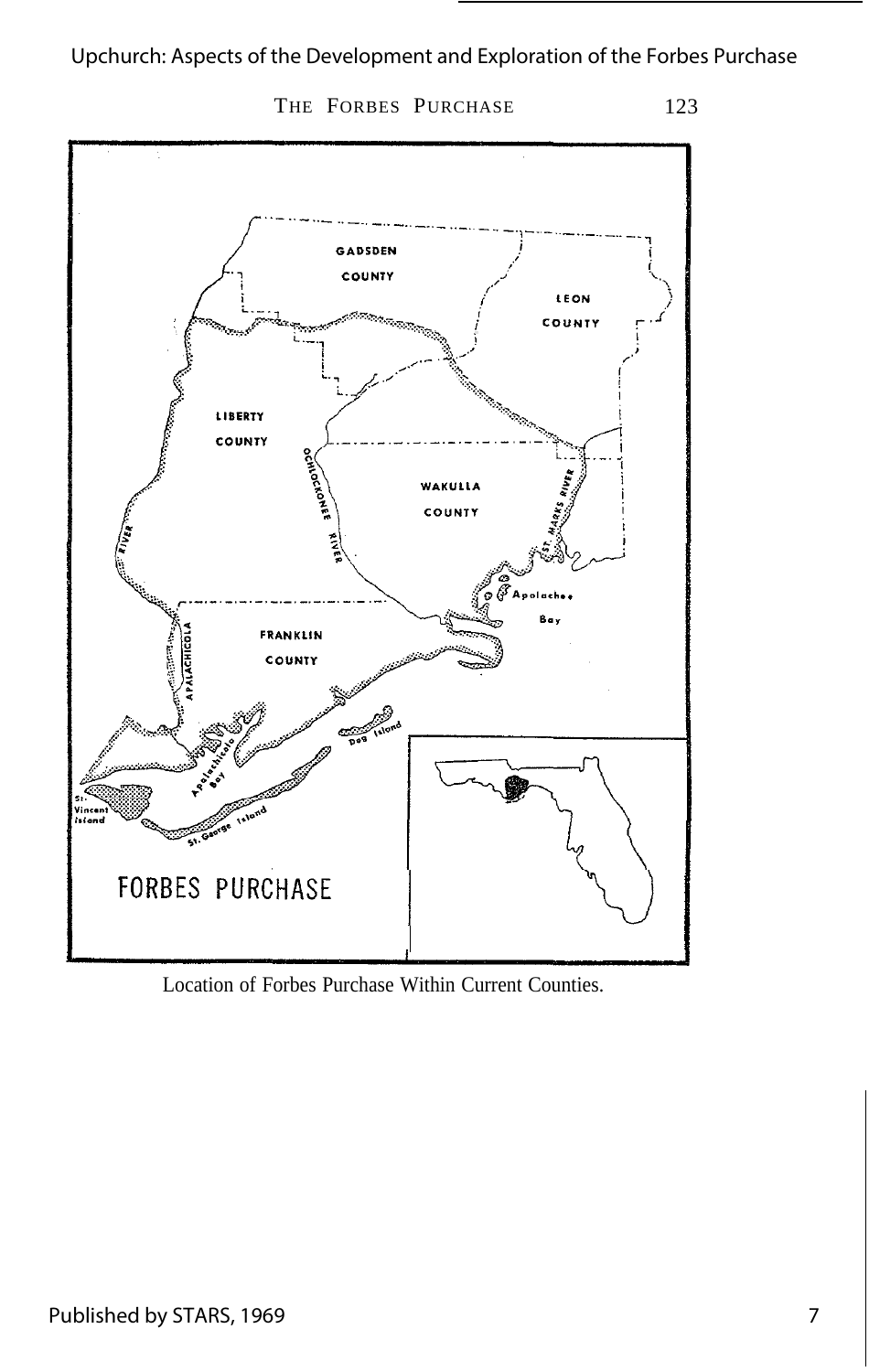

Location of Grants Comprising the Forbes Purchase.

sale Mitchel also bought most of the land previously sold by Forbes and Company, or willed by the three original partners. <sup>23</sup> By the beginning of 1820 he had spent nearly \$135,000 for the Forbes Purchase.

Since the 1819 treaty transferring Florida to the United States did not go into effect until 1821, there was a considerable

<sup>23.</sup> *Ibid.,* 362-68. On the same day that the main part of the Purchase was bought, Mitchel was deeded one undivided thirtieth part by John Innerarity, an inheritance from Panton, for \$10,000. On August 4, 1819, his brother James deeded a like amount of land, also an inheritance from Panton, to Mitchel for \$8,200. Mitchel then bought two tracts of land on the west bank of the Wakulla River on June 3 from Coleman for \$818. Next he purchased two lots from d'Arroyo, near those sold to him by Coleman, on June 28, 1819, for \$2,000. Lastly, Mitchel was deeded 640 acres of James Innerarity's personal property on the Apalachicola River for \$2,000.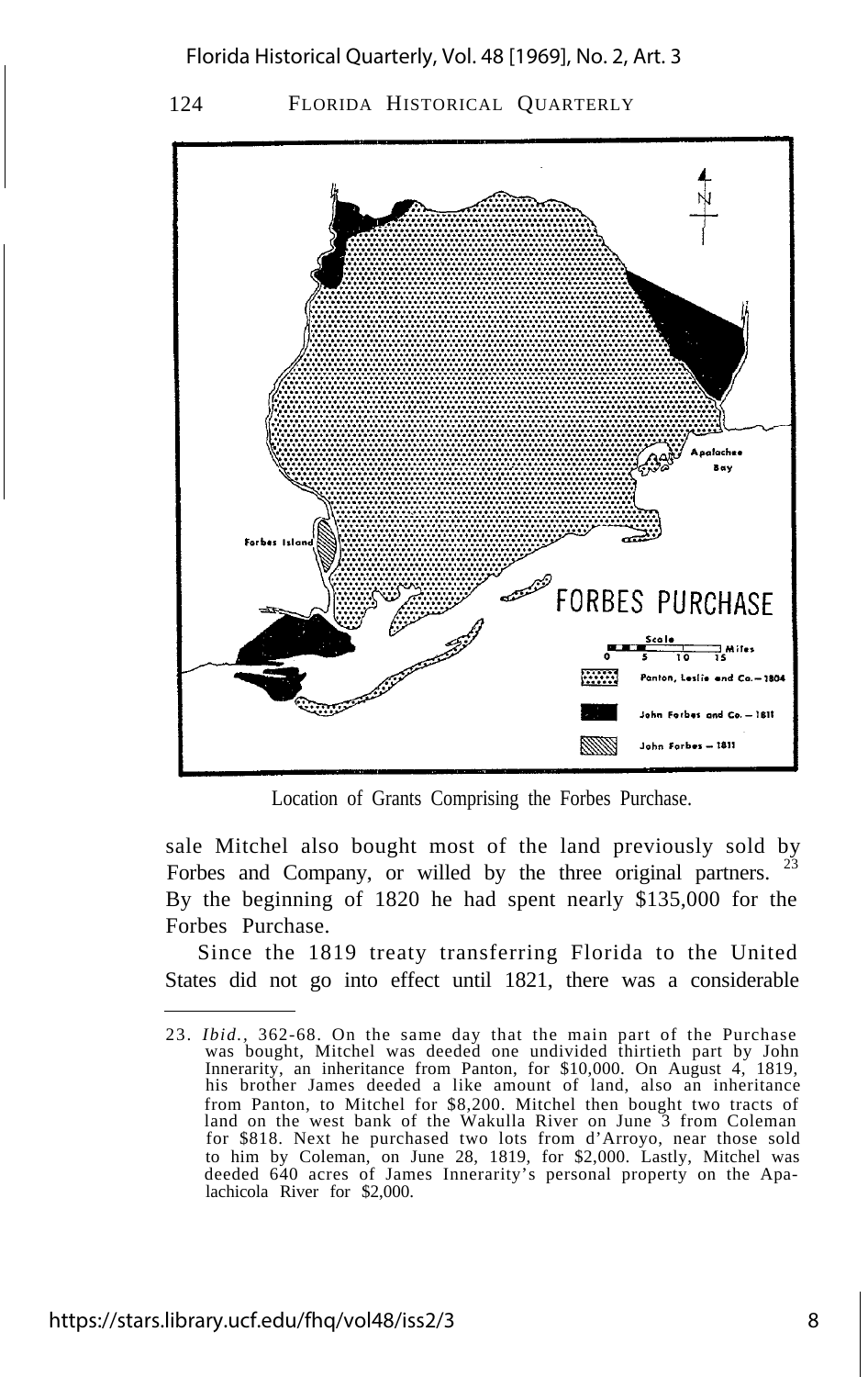

Location of Hartfield and Little River Surveys.

interim period before Congress could set up machinery to pass on the legality of Spanish land grants within the territory of Florida.  $24$  Finally, in 1822, Congress passed an act which set up a commission to gather evidence and either to confirm or deny titles to land. Proceedings commenced on July 17, 1822, and continued to July 24, 1824. The investigations involving the Forbes Purchase took up a disproportionate amount of the total time, each grant being considered separately. When all the evidence had been studied the commission unexpectedly refused to rule on its validity, partly as a result of the enormity of the Purchase. A report to that effect was sent to Congress

<sup>24.</sup> "Proceedings of the Land Commissioners," 1.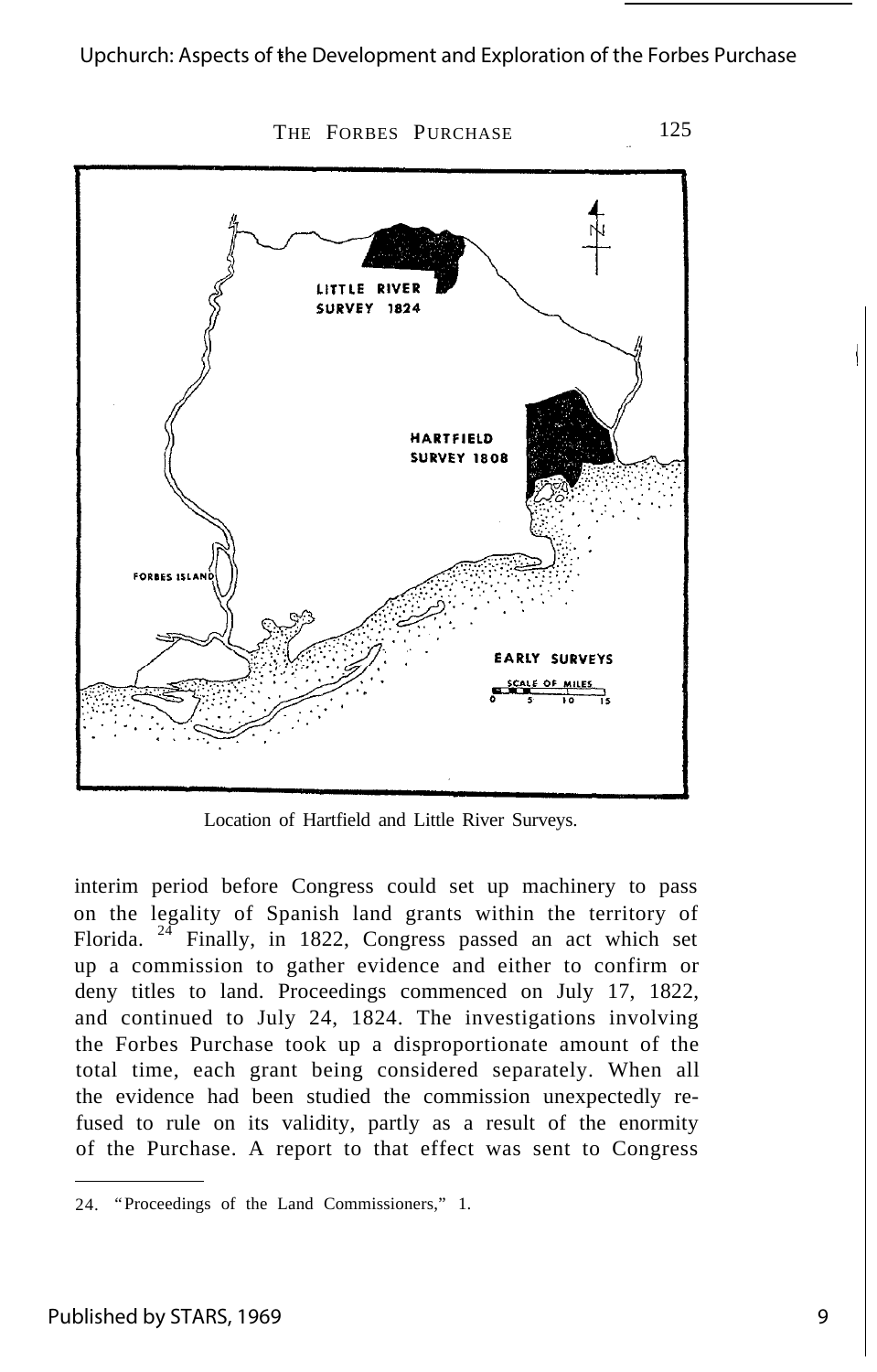

#### Hartfield Survey

Adapted from Manuscript Map (anon.), Field Note Section, Trustees of the Internal Improvement Fund, Tallahassee, Florida.

asking that body itself to confirm or deny title. Congress, however, did not take further action until 1828.

Shortly after purchasing the Apalachicola lands from Forbes and Company, the firm of Carnochan and Mitchel became insolvent. In the March 29, 1823 edition of the Pensacola *Floridian* there appeared a "Notice and Caution" advertisement signed by William Christie. This was a warning to the public that the firm of Carnochan and Mitchel recently had been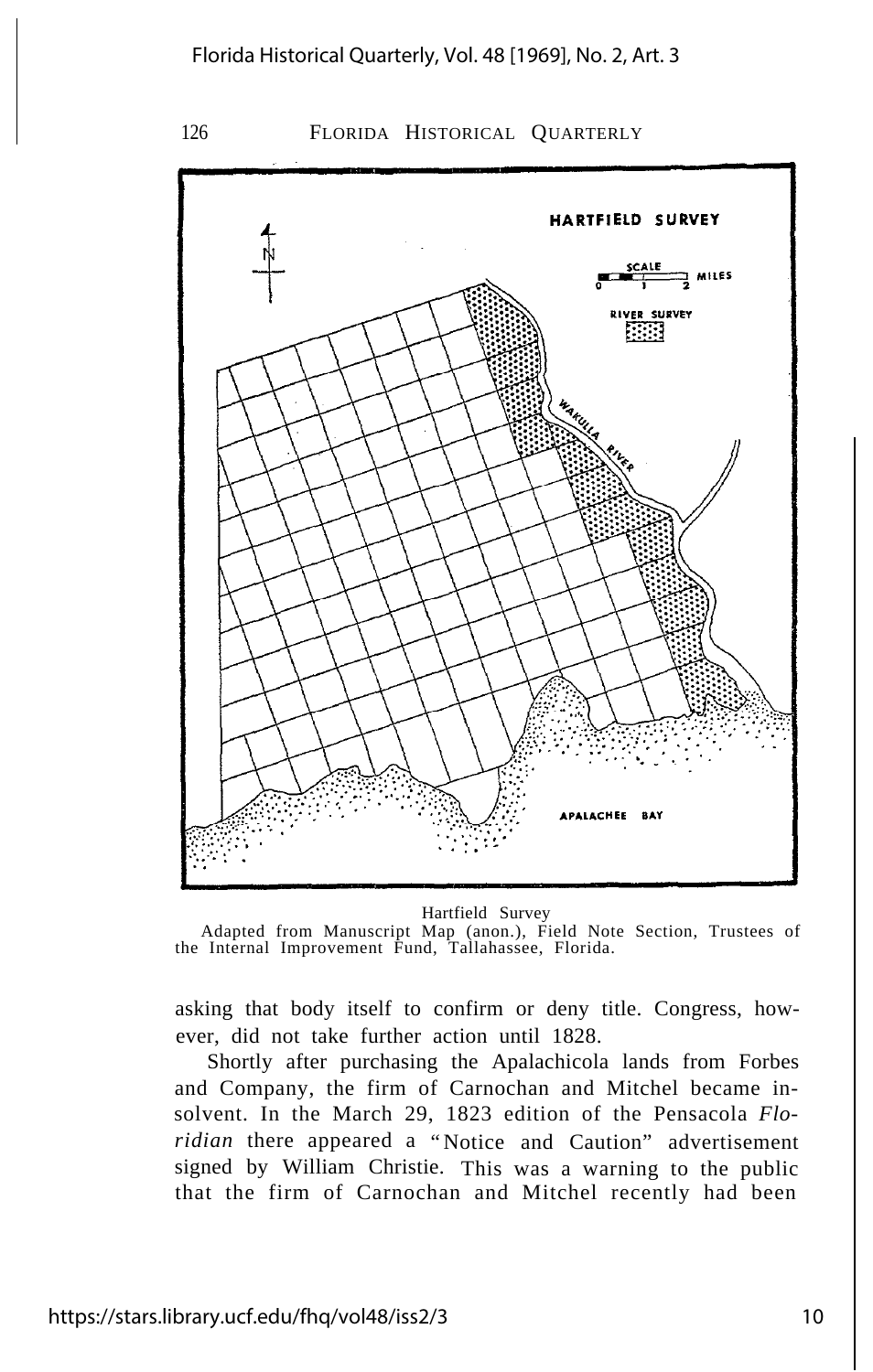#### THE FORBES PURCHASE 127

mortgaged and had assigned to creditors various properties, which included "one large tract of land bought of Forbes & Co. lying between the rivers St. Marks and Apalachicola. . . ." The advertisement furthermore warned the public not to purchase any part of "the said property or estate . . . as I hold prior mortgages on the greatest part thereof.  $\ldots$  ." 25

In a reply to Mr. Christie, Carnochan and Mitchel placed a "To the Public" notice in the same newspaper on August 9, stating that Christie indeed had claims against them, but that they were anxious to pay their debts. Christie, however, "has opposed any reasonable sale of the lands in Florida and thus injures not only himself but other parties concerned." This seemed to indicate that Carnochan and Mitchel would have sold all or part of the Purchase, but owing to financial and legal entanglements, and because of Christie's public "Notice and Caution" advertisements, little or no land was sold. It should also be recalled that Carnochan and Mitchel did not have clear title to the Forbes Purchase anyway. Thus as the affairs of the firm became more confused, the demands of creditors became more vehement; and in 1823, an application to partition the Apalachicola lands was filed with the Superior Court, District of West Florida.

The partition application was initiated by Robert Mitchel and stated that for the purpose of sale the Purchase "was assumed to contain two hundred and forty undivided parts or shares of five thousand acres each share (more or less) making in the whole, the said quantity of twelve hundred thousand acres.  $\ldots$ ." <sup>26</sup> Partition seems to have been merely a method for legally assigning to creditors shares of land within the Forbes Purchase, each creditor obtaining a share equal to the amount owed him. The application was honored by the Superior Court of West Florida which directed several persons to act as friends of the court and to partition and divide the Forbes Purchase, excepting certain reserves belonging to the Innerarity brothers and others  $27$ 

<sup>25.</sup> Pensacola *Floridian,* March 29, 1823. These notes appeared concurrently for many months in this newspaper. 26. *Ibid.,* September 27, 1829. 27. *Ibid.,* November 29, 1823.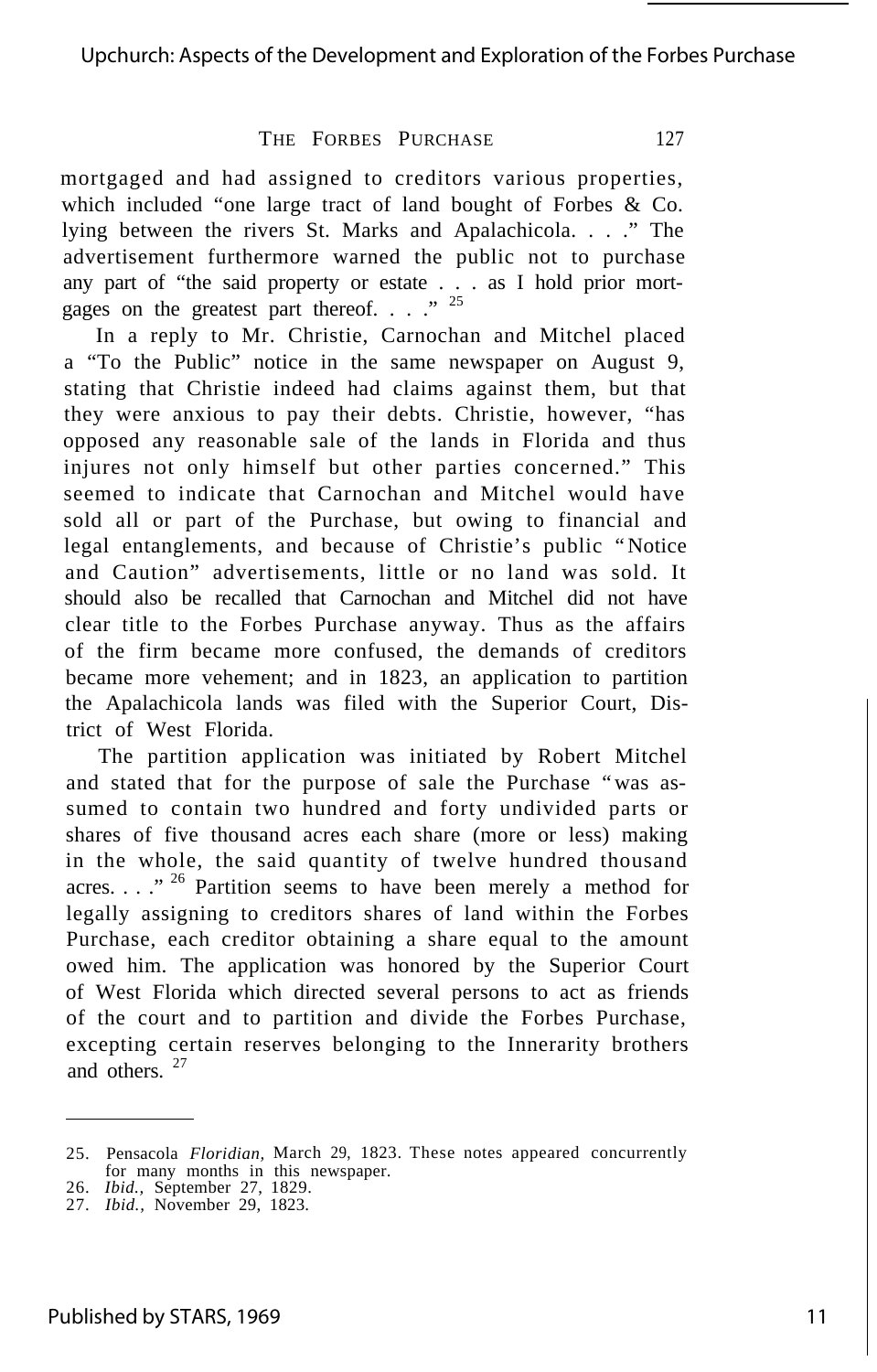In the five years that followed partition there is no evidence that any land within the Purchase was sold, owing chiefly to the fact that the proprietors themselves had no clear title to the land. Many squatters, however, settled on the land causing Purchase owners to worry about losing their property. By late 1827, the situation had become extremely acute, and on December 31, Robert Mitchel memorialized Congress on behalf of himself and others:

That the original title deeds of said lands have been submitted by your Memorialists according to law, to the investigation of the Land Commissioners appointed for this purpose by Act of Congress. That they have been by the said Commissioners examined, and their regularity and genuineness by them admitted; and the said Commissioners referred to Congress the question whether the said titles ought or ought not to be considered valid as against the United States.

That the said question of validity has for a long time laid over undetermined; and that the delay thereof has occasioned to your Memorialists serious injury and to some of them absolute distress, whilst the lands themselves being on the Coast of the Gulf of Mexico, a frontier situation and requiring population, lay uncultivated, unhabited, and useless to the proprietors, to the Territory of Florida and to the United States.<sup>28</sup>

In 1828, Congress, instead of ruling on the validity of the Forbes Purchase, passed an act which provided for the settlement and confirmation of private land claims in Florida by allowing claimants to resort to the courts.  $29$  The proprietors of the Apalachicola lands, led by Colin Mitchel, therefore, quickly brought before the Superior Court of Middle Florida a petition that their claim to the land in question be validated. Almost two years passed while gathering more evidence and taking testimony, only to have the court dismiss the petition in November 1830. This dismissal was appealed to the United States Supreme Court, which agreed to hear the case during the January 1831 term. On motion of the counsel for the United States,

<sup>28.</sup> Memorial to Congress From Robert Mitchell [sic] and Others, December 31, 1827, Clarence E. Carter, ed., *The Territorial Papers of the United States: The Territory of Florida, 1824-1828, 26 vols.* (Washington, 1956-1962), XXIII, 973-74. (Hereinafter referred to as *Territorial Papers).*

<sup>29.</sup> Colin Mitchel et al. *v.* United States, 9 Peters (U.S.), 711, 716 (1835).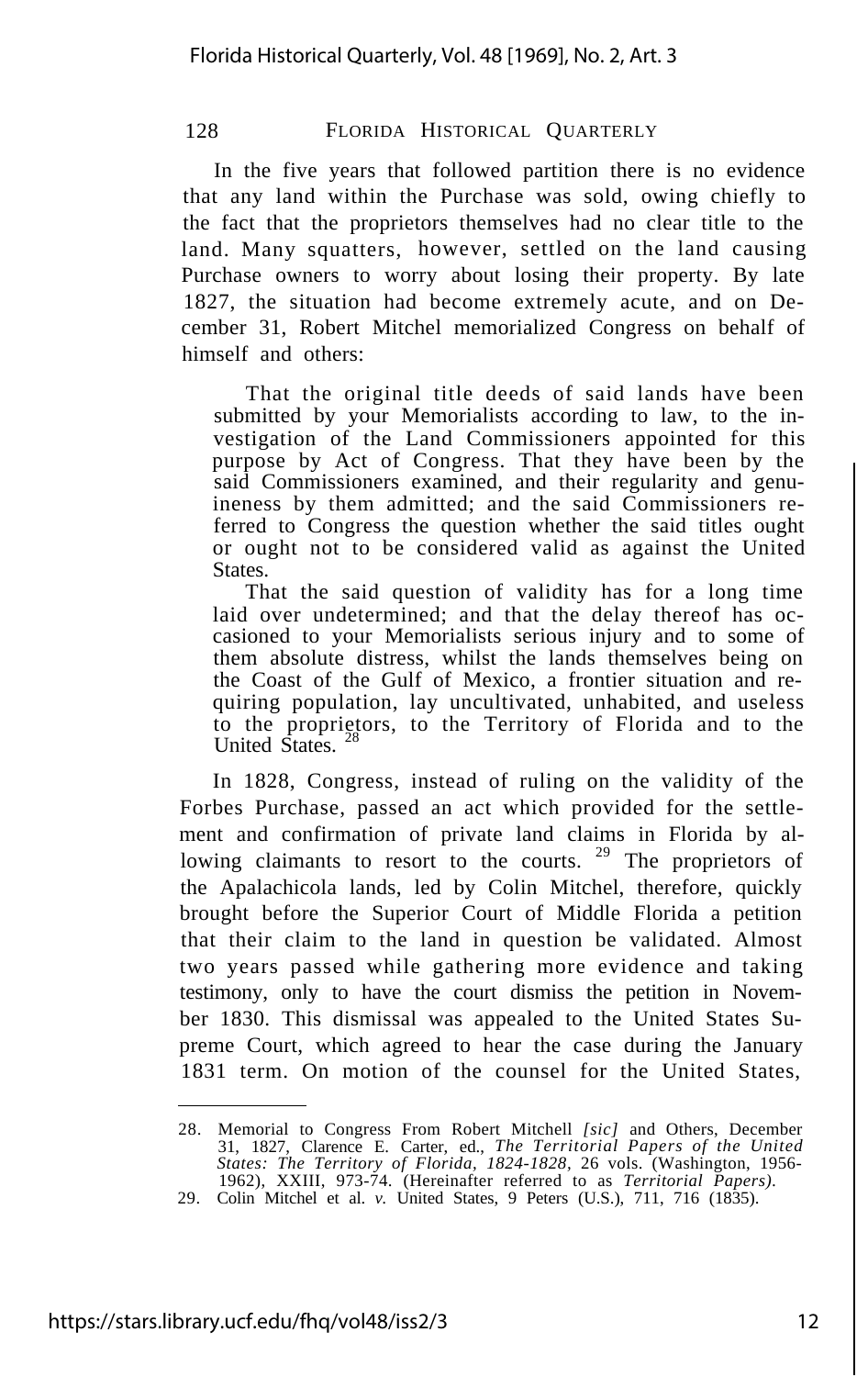#### THE FORBES PURCHASE 129

however, the case was later postponed to enable the government to obtain certain documents and statements from Madrid and Havana. This motion was strongly resisted by counsel for the appellants, but to no avail. In 1832, 1833, and again in 1834, the case was postponed on the same grounds. During this entire time the proprietors were unable to sell any of the land.

At the January 1835 term the attorney general for the United States again moved to delay hearing the case, alleging that documents from Havana were expected to arrive at any time. But the court overruled this motion, and the trial at last began. By March 14, the case had been argued, and shortly thereafter the unanimous verdict was given: "the title of the petitioner to so much of the lands in controversy . . . is valid by the law of nations." <sup>30</sup> It was further ordered and decreed, much to the dismay of the proprietors, that the territory adjacent to the fortress of St. Marks was United States property "to which the claim of the petitioner is rejected."  $31$  The court then ordered its clerk to certify the same to the surveyor general of Florida, with directions to survey the Forbes Purchase according to the United States Land Office's range and township system.

Shortly after the favorable decision and decree of the Supreme Court, the proprietors of the Forbes Purchase established the Apalachicola Land Company. This firm, with headquarters in New York City, was designed "to give clear and unimpeachable titles to purchasers, without delay."  $32$  It was agreed to vest by deeds the whole title, legal and equitable, in three trustees and to have the affairs of the company conducted by six directors. The tract was assumed to contain 1,200,000 acres and was "divided into twenty-four hundred parts, of five hundred acres each, more or less, which shall be transferable on the books of the said Trustees, upon the order of such stockholder, or his authorized agent."<sup>33</sup>

It is extremely doubtful that many of the stockholders of

33. *Ibid.*

<sup>30.</sup> *Ibid.,* 761. 31. *Ibid.,* 762. The dismay was owing to the fact that squatters had established a town, St. Marks, near the old fort. The Purchase owners had thought that the property upon which the town was located was theirs, and hoped to force the squatters to buy the valuable town lots from the land company.

<sup>32.</sup> *Articles of Agreement and Association of the Apalachicola Land Company,* November 28, 1835 (New York, 1835), 2.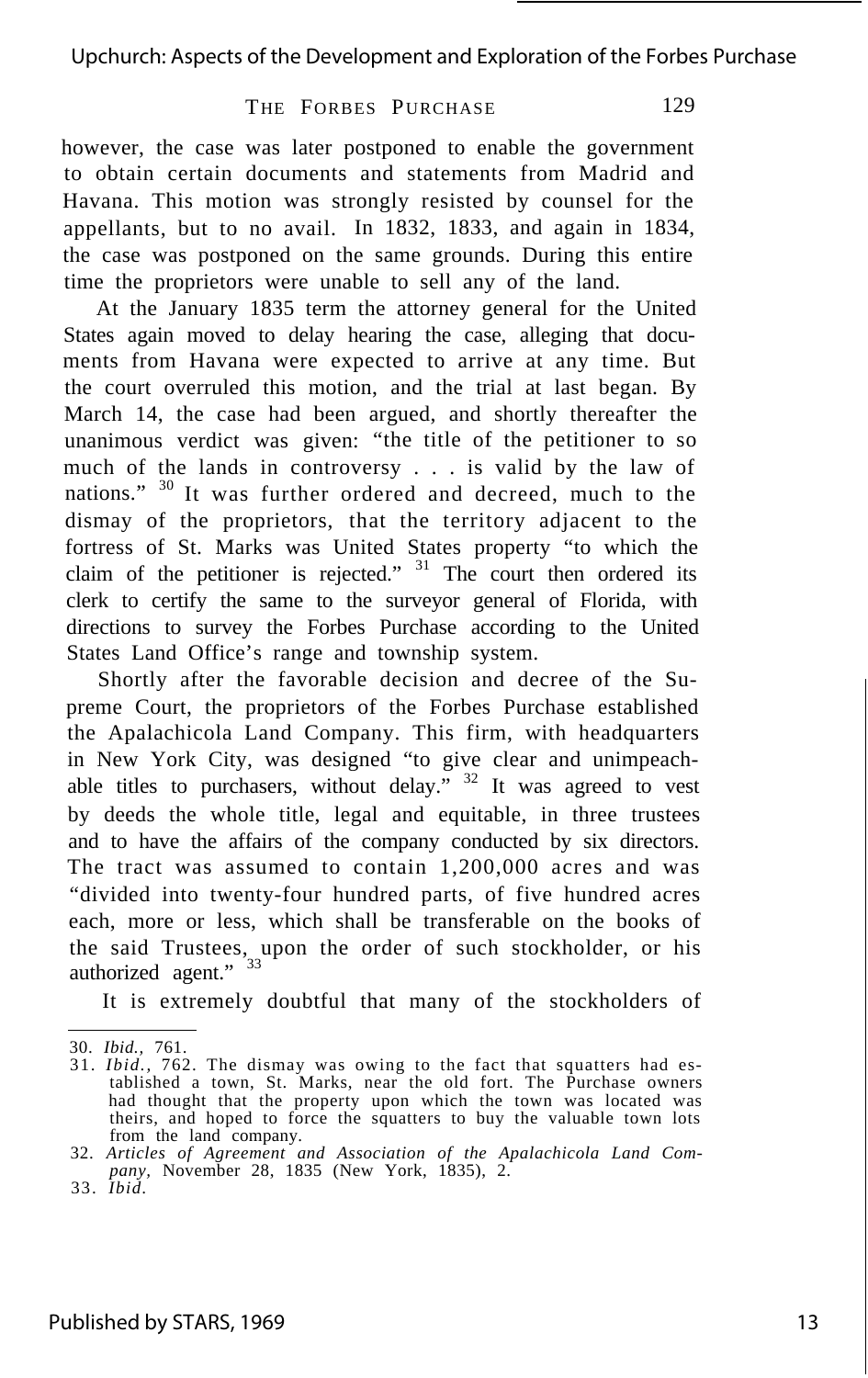Florida Historical Quarterly, Vol. 48 [1969], No. 2, Art. 3

#### 130 FLORIDA HISTORICAL QUARTERLY

the Apalachicola Land Company, most of whom were New Yorkers, knew much about the character of the Forbes Purchase when the company was founded. The only readily available information consisted of surveyor's field notes and reports. These empirical accounts, which at the outset encompassed only limited portions of the Apalachicola lands, often commented on the resource base, sometimes making judgments as to the agricultural potential of the land. In this sense the field notes and survey reports are important for they offer glimpses of the north-central Florida environment as perceived through the eyes of persons living over a century ago.

All early surveys tended to recognize four major land types within the Purchase area: hammock, pine land, swamp, and marsh. Hammock lands were level, wooded areas with a mixed growth of hardwood trees and were generally covered with a thick undergrowth of vines, shrubs, and bushes. Customarily, they were divided into "high" and "low" subtypes depending upon the local elevation and drainage pattern. Hammock areas were recognized as being relatively fertile, and therefore, they were highly valued as agricultural lands.

Pine lands were divided into several subtypes including pine barrens, pine flats, and flatwoods. These types were all used to describe low, level, and poorly drained land in which various species of pine formed the principal vegetation. Within the broad category of pine lands differing usefulness was recognized. If the land was underlain by partially indurated limestone near the surface, it was rated as good agricultural land; if the land was underlain by clay, it was fair agricultural land; if the land was sandy, chances were it was unfit for agriculture and it was considered sterile.

Swamps were low, poorly-drained areas adjacent to streams and subject to overflow. The characteristic vegetation included hardwoods and an undergrowth which was extremely thick, tangled vines and briars rendering it almost impenetrable. Marshes were tracts of wet, grass-covered land, sometimes partially submerged. They were found along the coastal fringe of the Purchase. Various types of grasses with a high affinity for water formed the principal vegetation; secondary vegetation included low shrubs and trees.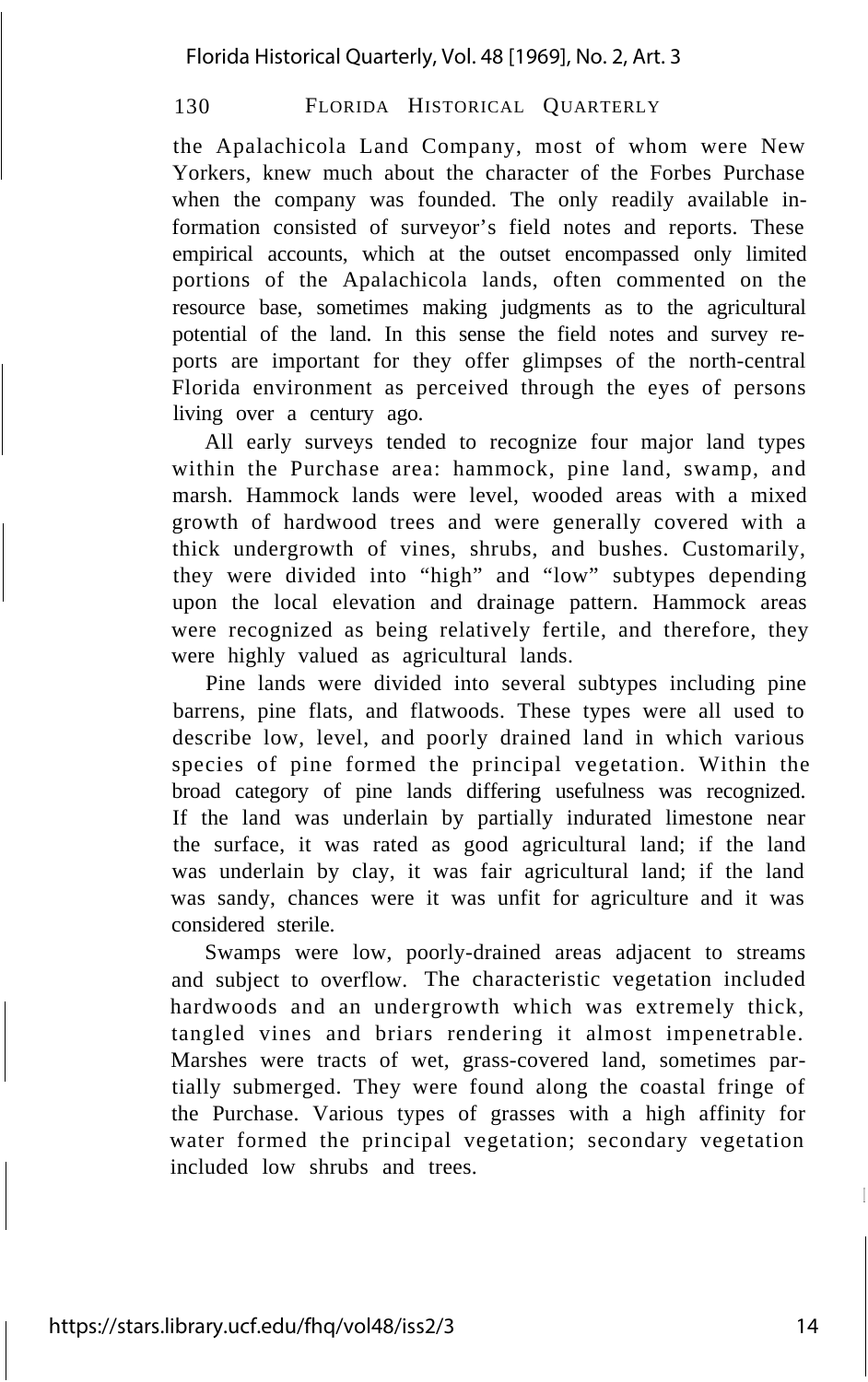#### THE FORBES PURCHASE

131

#### *Hartfield Survey*

The first known survey within the Purchase was made by Asa Hartfield in 1808.  $34$  It had three aspects. First, Hartfield retraced and remarked the boundary line. While running this line he noted that there were apparently only three permanent Indian settlements within the Apalachicola lands, all of which were abandoned by 1811.  $35$  The second aspect of the survey entailed a general exploration of the Purchase. In accomplishing this, Hartfield traveled by boat up various streams including the Sopchoppy and New rivers. His penetrations inland from the rivers were neither frequent nor distant. Along the banks of the Sopchoppy he noted outcroppings of limestone rock. His account of the land along the New River was not too favorable. From the mouth to the head of tide water it was pine land with a clay foundation; from tide water to its source was low pine land and swamp. After this exploratory survey was completed, Hartfield concluded that there were only about 130,000 acres of good land in the Purchase. <sup>36</sup>

The third and final aspect of the Hartfield Survey was that of sectioning off for sale a fertile tract near a navigable stream. After exploring the Apalachicola lands, Hartfield decided that there were only two large tracts of fertile land capable of accommodating agriculture.  $37$  One of these tracts was along the northern boundary line of the Purchase adjacent to Little River, a tributary of the Ochlockonee; the other tract was on the west bank of the Wakulla River. It was the latter tract that Hartfield surveyed in detail. Called both the "Hartfield Survey" and the "Wakulla Survey," it was completed in 1808 and contained a total of 37,065 acres. For this tract of land, Hartfield adopted a survey system which deviates considerably from the standard range and township method found in almost all of the rest of the state. Therefore, on modern maps of Florida, such as the Florida Department of Agriculture's "Section Map of Florida," the Hartfield Survey stands out prominently. The first part of the survey was called the "river survey" and included only

<sup>34.</sup> *Annual Report, 1837,* 5.

<sup>35.</sup> *Record in the Case of Colin Mitchel and Others,* 168. 36. *Annual Report, 1837,* 10-11. 37. *Ibid.*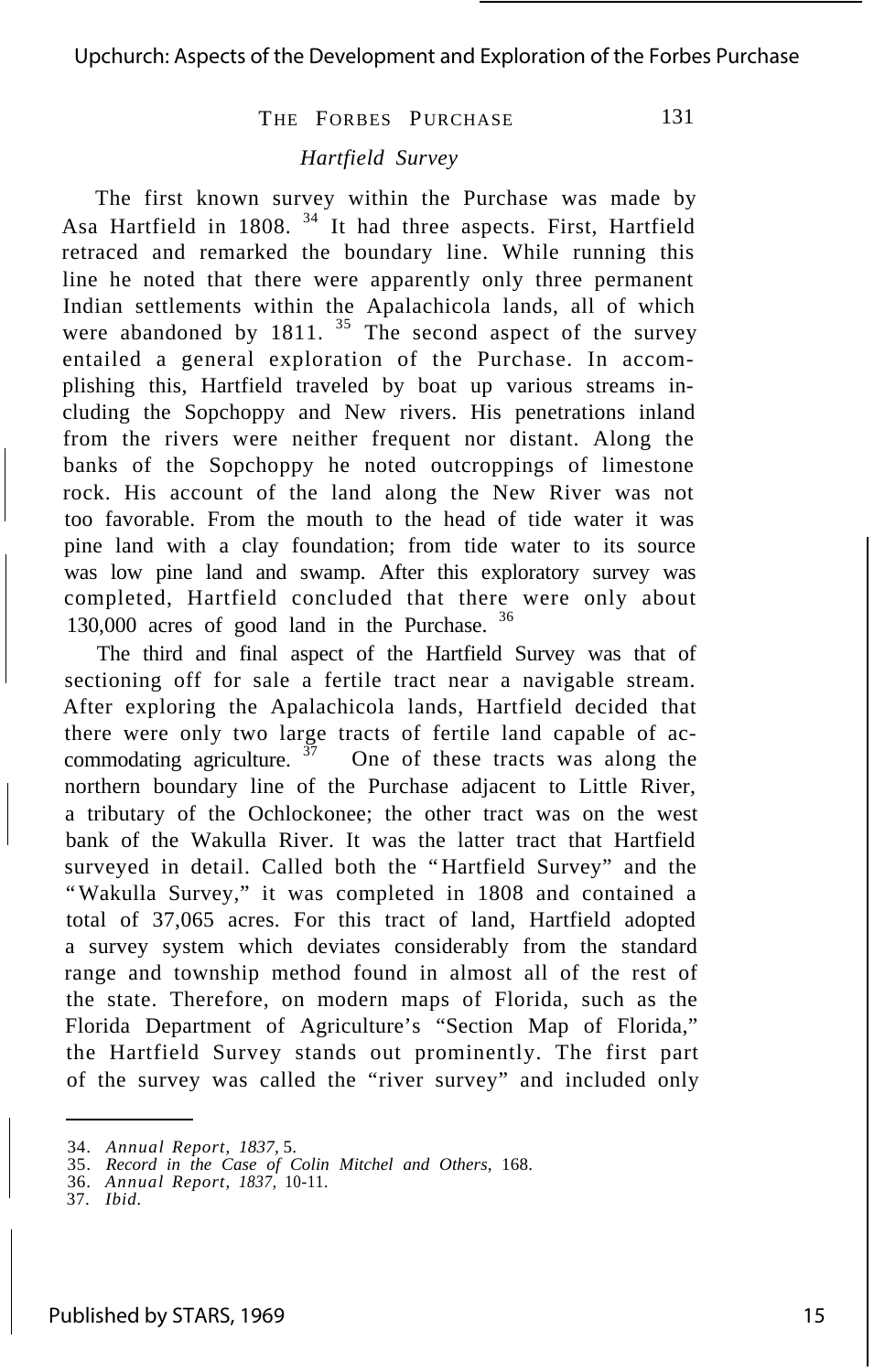land adjacent to the west bank of the Wakulla River. After the river survey was completed Hartfield ran the rest of the lines to coincide with it. Instead of the base lines running in a true east-west direction, they deviated seventeen and a half degrees in a southwest-northeast direction. He used a grid system laying off the land into squares of sixty chains on each side. The grid lines thus established crossed at ninety degree angles.  $38$  Although his rationale is not known, it is probable that Hartfield took into consideration the trend of the Wakulla River and Gulf coast portion of the survey. It is also possible that this particular manner of surveying included more of the better farming land and made the water front lots less complicated to survey.

### *Daniel Blue Survey* <sup>39</sup>

A survey by Daniel Blue in 1811 merely marked the boundary line of the grants made to Forbes and Company in the same year; it was not a comprehensive survey. Accompanied by several of the Indians who had made the cessions, Blue began marking the line in a northwestwardly direction until the boundary of the first cession was struck. Hartfield's boundary line was then followed across the northern portion of the territory until the party reached the Apalachicola River. Blue and the Indians proceeded down this river and began the survey of the Purchase land west of the Apalachicola at the outlet of Lake Wimico. They traveled up the lower end of the lake three miles, where he cornered. From there Blue ran the line in a southwestwardly direction to Apalachicola Bay. The group went by boat from the bay to the west part of St. Vincent Island where Blue again marked some trees and ended his survey.

#### *Sweet Water Creek Survey*

In 1821, Samuel S. Brown made a survey of Sweet Water Creek, a stream which flowed into the Apalachicola River as well as forming a part of the northern boundary of the Pur-

<sup>38.</sup> Joseph Delafield, *Third Annual Report of the Apalachicola Land Company, Florida, to the Stockholders of Said Company for the Year 1838 1838.* (New York, 1838), 41-42. Hereinafter referred to as *Annual Report,*

<sup>39.</sup> The material in this section is adapted from the *Record in the Case of Colin Mitchel and Others,* 621.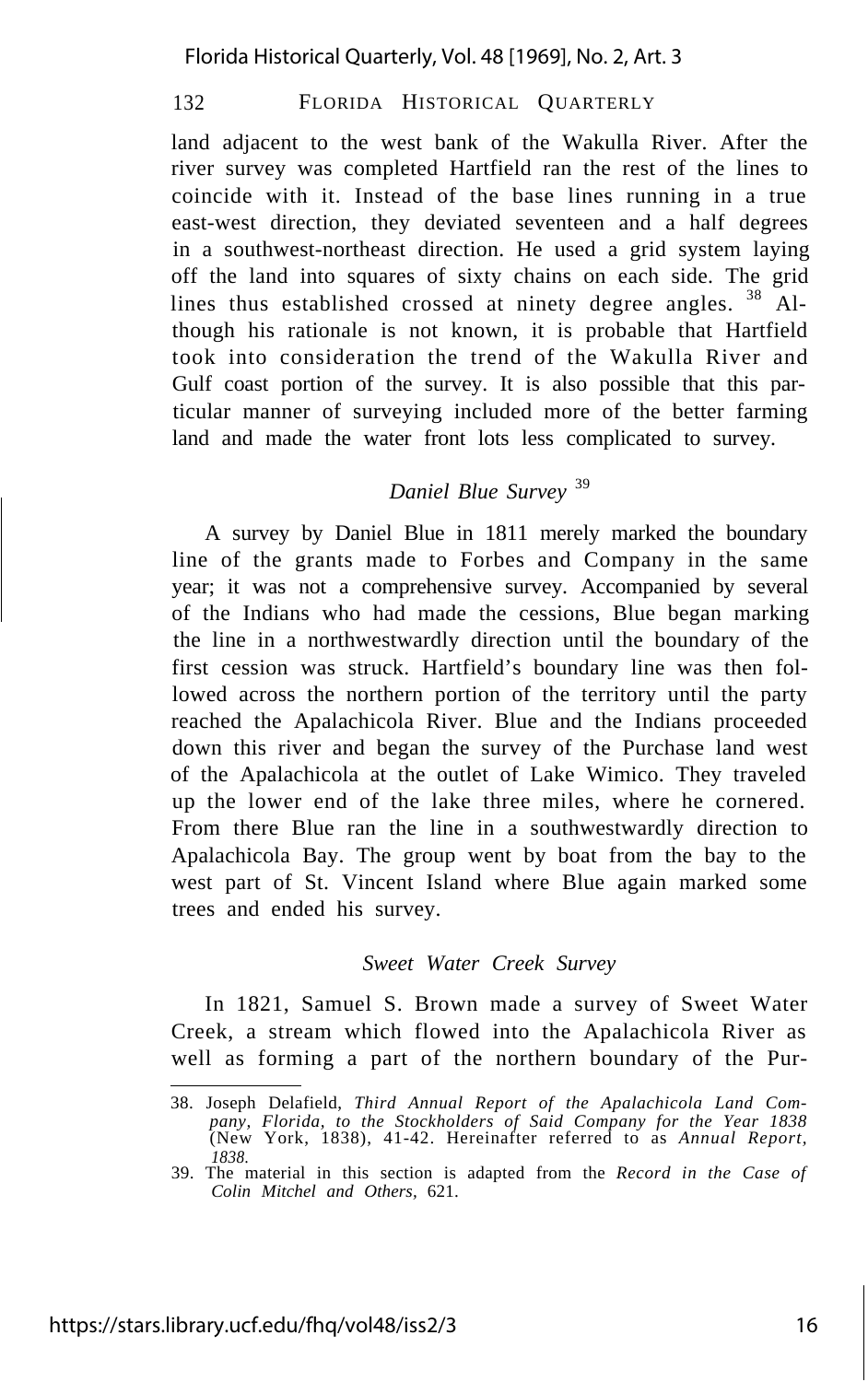#### THE FORBES PURCHASE 133

chase. <sup>40</sup> This survey ran from the creek's source to the Apalachicola River. There is mention of a map accompanying this survey which showed a "long, narrow line of hammock binding the creek, and terminating to the south in pine lands." <sup>41</sup>

#### *Little River Survey*

Hartfield noted in his exploration that the land in the vicinity of the Little River was one of two large, fertile tracts within the Purchase. <sup>42</sup> This area was partially surveyed by Samuel S. Brown and a man named McBride in 1821 or 1822. They laid off a portion of the tract into square sections of 800 acres each by utilizing magnetic meridians with parallels intersecting each other at right angles. In 1824, this area was further subdivided by Daniel F. McNeil in pursuance of the writ of partition that subdivided the Purchase among the various creditors and owners. McNeil was directed to divide the 800-acre sections into 400 acres each, and to extend the survey on the south and west. When the task was completed the Little River tract totaled 28,460 acres.

McNeil used the same magnetic meridians as did Brown and McBride. These meridians were not based on true north and thereby caused the Little River Survey to deviate, as did the Hartfield Survey, from the standard range and township system. This survey, like the Hartfield, can also be easily recognized on the Florida Department of Agriculture's "Section Map of Florida," being the only two such deviations within the Purchase. On a map of the survey, McNeil shaded dark the portions which represented high hammock and river bottom. He shaded orange those ridges of pine land which he considered of little value except on the northern boundary line where the pine land was said to be of excellent quality. McNeil further noted that most of the survey could be cultivated and that there were innumerable streams of pure water.

<sup>40.</sup> *Annual Report, 1838,* 9. 41. *Ibid.* To the south of Sweet Water Creek, Brown delineated other creeks and hammocks, but their extent in acres or distance could not be derived from available information. Brown also surveyed a portion of the territory included in the Little River Survey, but the year is not known.

<sup>42.</sup> Much of this section is based upon information given by McNeil him-self on his "Map of Little River Survey," a copy of which is to be found in the Robert L. Strozier Library, Florida State University, Tallahassee.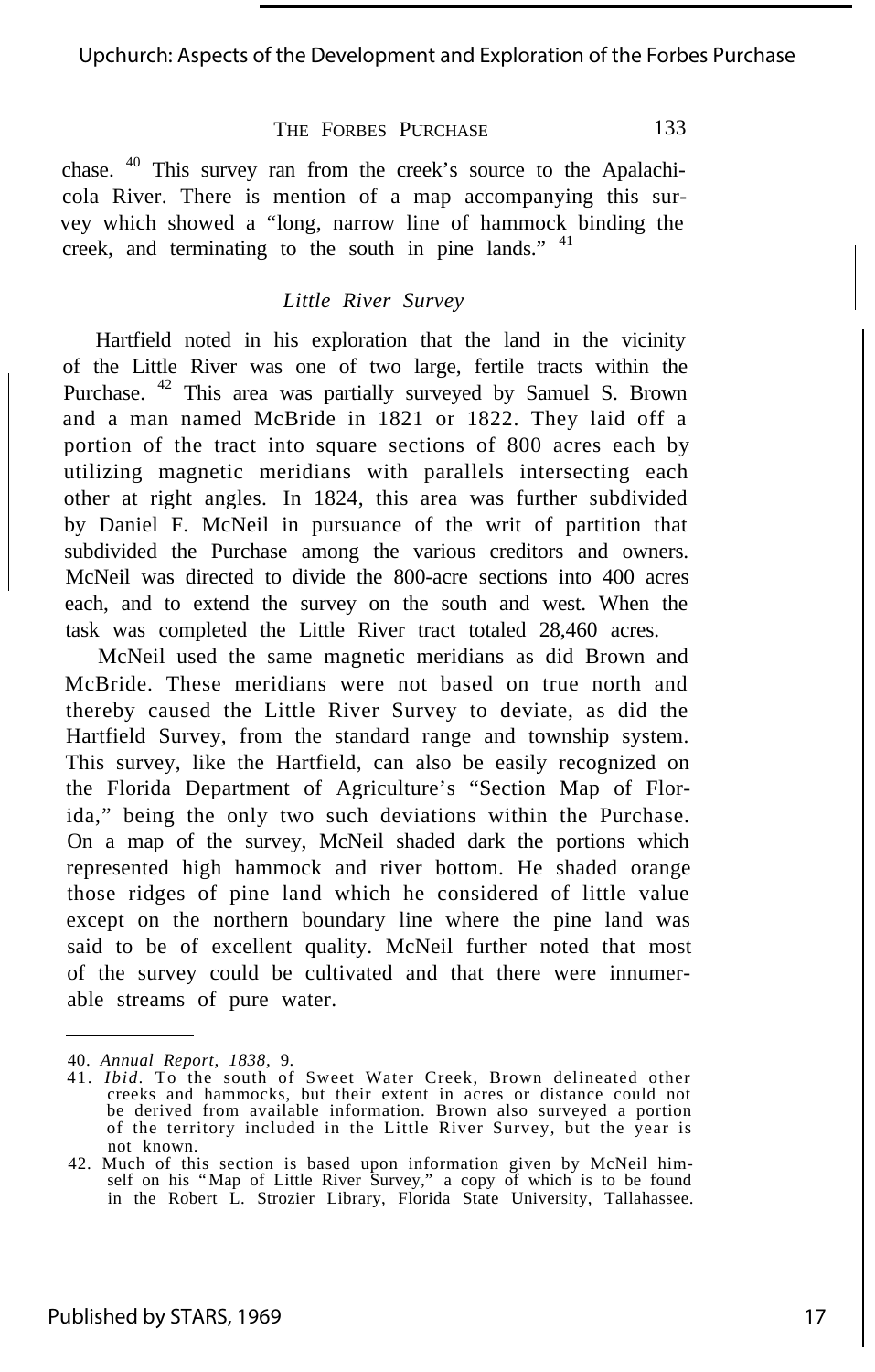#### *Survey for Live Oak*

In 1831, the United States made an inventory type of survey for live oak along various coastal areas of the Gulf of Mexico. Extensive tracts were found between the St. Marks and Wakulla rivers, but the greatest concentration was on St. Vincent Island. It was noted that many of the trees on this island were large enough to form breast hooks on the largest vessels of the day. St. Vincent's was supposed to have an area of about 8,000 acres with numerous detached hammocks of fertile land. There was said to be 12,000 to 13,000 prime live oak trees on the island, as well as other hardwood types, In two of the largest hammocks there were 7,031 live oaks, which would yield a total of 261,345 board feet of timber. <sup>43</sup>

#### *United States Survey*

At the conclusion of the case of Mitchel and others, the Supreme Court directed the General Land Office to tie in the boundary lines of the Purchase with the survey grid of contiguous lands. A contract was subsequently let for this work, signed on September 28, 1835, by Charles R. Goldsborough, Lewis M. Goldsborough, and Richard C. Allen. <sup>44</sup> The survey was to be completed within four months at four dollars per mile.

By late spring of 1836, the survey was still under way when Charles Goldsborough asked Robert Butler, Florida's surveyor general, to suspend execution of the contract. In his reply Butler indignantly wrote that, "The claimants urge its completion, the Government expects its completion, and my duties require me to say, that I expected its completion before this time." <sup>45</sup> Yet another year passed, and in January 1837, Butler asked Charles Goldsborough to submit a report to be forwarded to Washington enumerating the cause or causes which led to the unusual delay in fulfilling his contract. In a reply, dated February 6, 1837, Goldsborough stated, in part: "the very great difficulty attending the survey of 'Forbes Purchase,' particularly that part which is required by your department of making out exact returns, shewing the very many indentations on all lines, also the

<sup>43.</sup> The material in this section is adapted from the *Annual Report, 1838,* 16-17.

<sup>44.</sup> Carter, *Territorial Papers,* XXV, 195.

<sup>45.</sup> Robert Butler to Charles H. Goldsborough, May 10, 1836, *ibid.,* 372.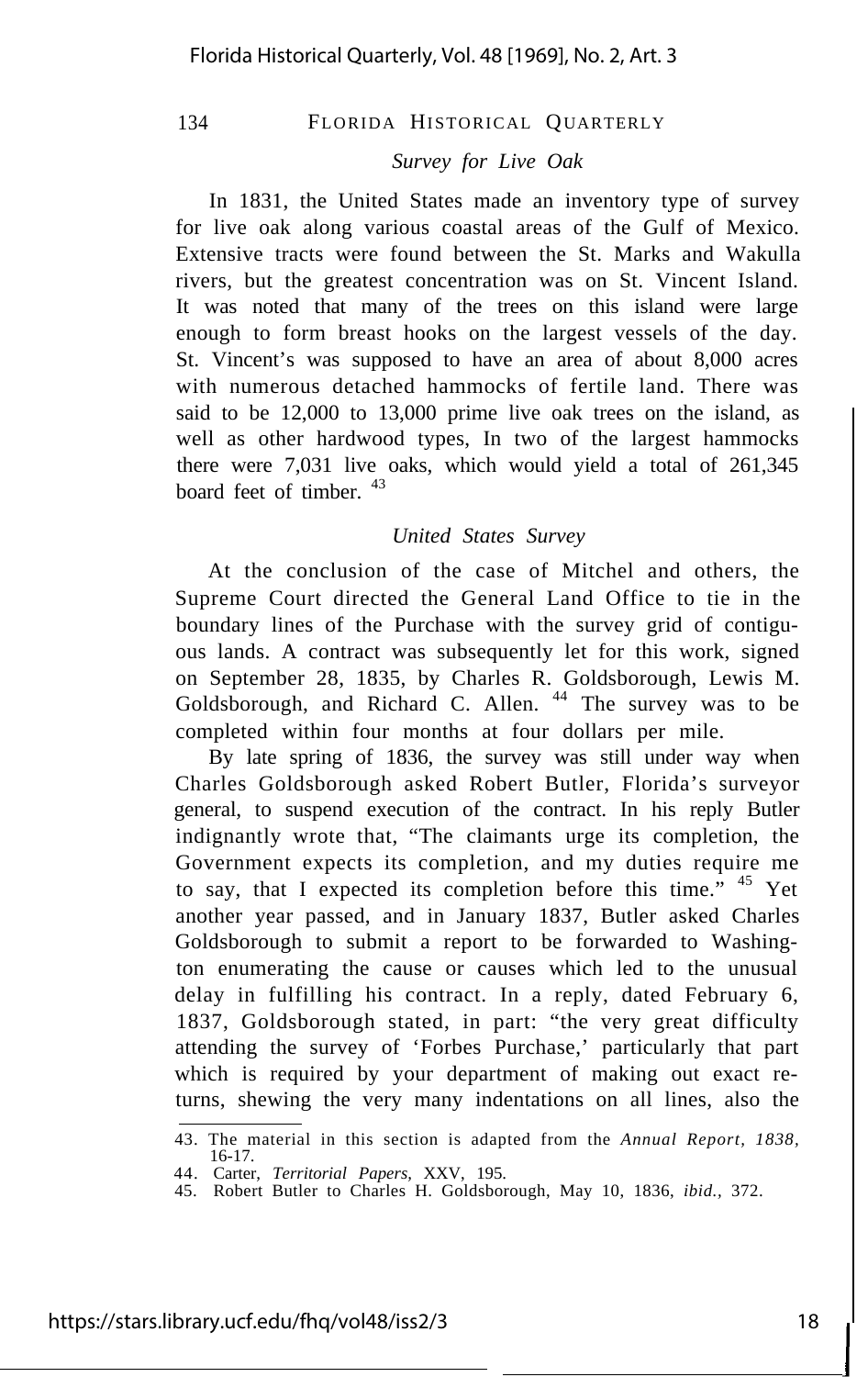#### THE FORBES PURCHASE 135

exact area of all the purchases can be the only excuse I have in my power to offer for the long delay of handing in the returns." <sup>46</sup> Finally, in June 1837, Butler acknowledged completion of the survey by Goldsborough in a letter to his Washington headquarters, and he requested a check for \$4,000 to pay him. <sup>47</sup>

By November Butler had discovered that the Goldsborough survey contained considerable error. Upon questioning him about this Goldsborough candidly replied in a letter that "A resurvey will be absolutely necessary, and I should have undertaken it myself long since, had my health have permitted it, which has been bad and is at this time in rather a precarious situation, and I have my doubts whether I could survive the swamps of Appalachicola were I now to go in them." <sup>48</sup>

Butler lost no time in forwarding a copy of the Goldsborough letter to James Whitcomb, commissioner of the General Land Office, Washington. Butler also wrote: "When you shall have examined the subject the enclosed copy of Goldsborough's letter have the goodness to inform me whether or not I shall employ another Surveyor to execute the Survey at the expense of Mr. Goldsborough and his securities, or at the public expense, leaving it optional with the government to bring suit on his Contract for failure as they may deem advisable." <sup>49</sup>

It is undetermined as to precisely what action, if any, the government undertook with respect to the Goldsborough matter. It is known, however, that another surveyor, R. B. Ker, finally completed the survey for the land office. <sup>50</sup> Accordingly, on July 1, 1840, Butler furnished headquarters in Washington with official, correct plats tying in the boundary lines of the Forbes Purchase with those of surrounding lands. <sup>51</sup>

#### *Baltzell's Report*

G. F. Baltzell was an attorney and agent for the Apalachicola Land Company.<sup>52</sup> When the land office survey by Golds-

<sup>46.</sup> 47. Goldsborough to Butler, February 6, 1837, *ibid.,* 373. James Whitcomb to Butler, June 7, 1837, *ibid.,* 398.

<sup>48.</sup> Goldsborough to Butler, November 28, 1837, *ibid.,* 433.

<sup>49.</sup> Butler to Whitcomb, November 28, 1837, *ibid.,* 432. 50. Butler to Whitcomb, April 3, 1840, *ibid.,* XXVI, 129-30.

<sup>51.</sup> Whitcomb to Butler, June 29, 1840, *ibid.,* 163-64. 52. The material in this section is adapted from the *Annual Report, 1838,* 11.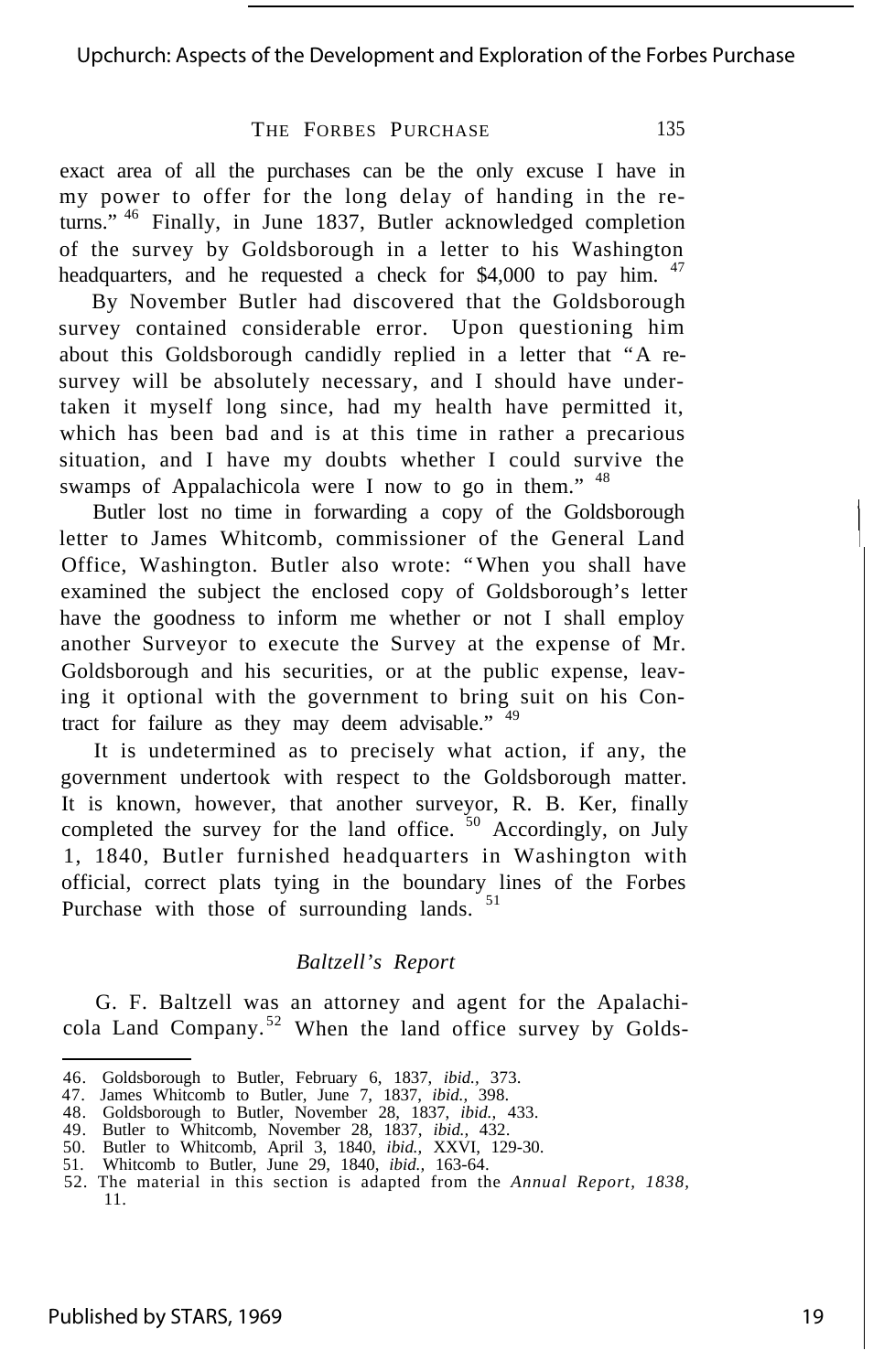borough began he was instructed to accompany the government surveyors and to look out for the interests of the company. In a report, Baltzell noted that in the northern part of the Purchase Goldsborough adopted the old boundary line as run by Hartfield. He further reported that there was good hammock land on Telogia Creek in the northern portion of the Apalachicola lands. Near there he also found some pine land with a clay foundation. There is no evidence, however, to indicate that Baltzell accompanied Goldsborough for more than a short period of time.

#### *Shell Point Survey*

The bluff of Shell Point was about five miles west of the mouth of the St. Marks River. A few hundred acres of this bluff was surveyed by H. A. Norris in 1837. It was, at that time, "famous in that part of Florida, as well for its excellent fishing as for its invigorating and healthful air." It was said to possess great advantages for "seabathing and as a summer retreat, it is superior to any place of its kind on the coast." This survey was supposedly an outgrowth of pressure exerted upon the land company by residents in the neighborhood who wanted the bluff surveyed and lots of an acre or less laid out so that "they might purchase and thus avail themselves of the opportunity of resorting there in the sickly season." Norris stated that the situation was "delightful" with land rising from five to fifteen feet above the water and having six feet of water near the shore. He further noted that Shell Point was a long, narrow tongue of land, covered with trees, and had a road running its entire length. <sup>53</sup>

#### *Hopkins' Survey*

In 1838, the Apalachicola Land Company instructed W. R. Hopkins to survey all its property east of the Ochlockonee River. In doing this Hopkins was able to use the range and township system (except for the land in the Hartfield Survey), since Goldsborough had completed his boundary line survey. It was noted that this would save a great deal of time and that most prospective buyers would be familiar with this system. Hopkins re-

<sup>53.</sup> *Annual Report, 1837,* 10-11.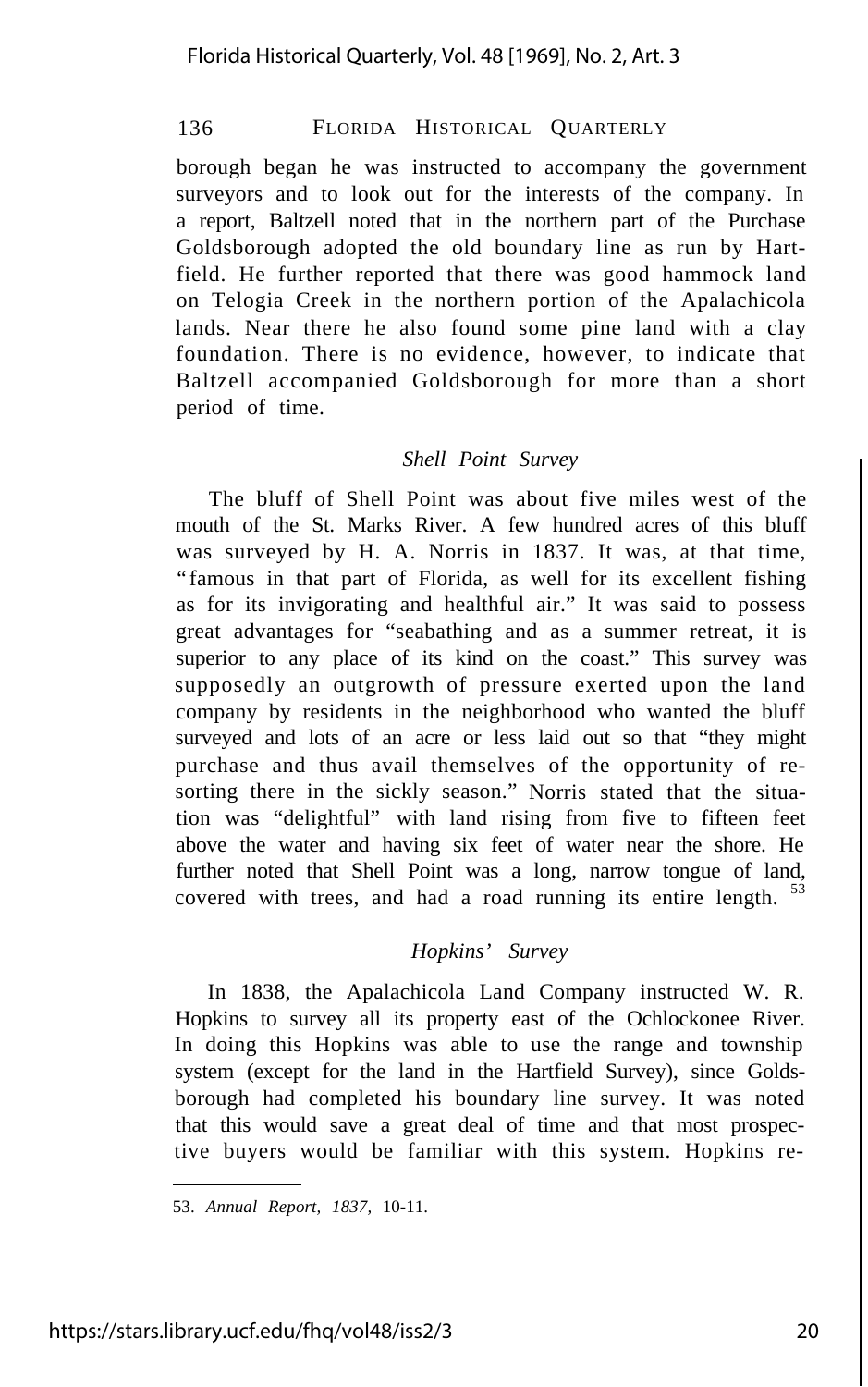#### THE FORBES PURCHASE 137

surveyed the Hartfield or Wakulla Survey stating that it was largely comprised of rich hammock and pine land. There were only a few sections of poor land, these in the northeast corner. According to Hopkins there were several abandoned plantations in the Hartfield Survey "and the growth of cane in the hammocks confirms the accounts given of its extra-ordinary fertility." West of the Ochlockonee Hopkins noted that springs and sinkholes were quite common. Some of these were from fifty to 100 feet in diameter "shewing no source or outlet, and very deep, and where the sides are abrupt above and below the water, bordered with white limestone rock, and overhung with magnolia and bay trees."

In Hopkins' opinion, Ochlockonee Bay was an important part of the Purchase, and he predicted that a town would be built at the edge of the bay. He noted that the entrance to it was crooked but vessels drawing up to seven feet of water could enter, and with a little excavation vessels of ten feet draft could be admitted. Such a harbor would be one of the finest on the coast in that it would be almost completely landlocked and not too large. To Hopkins, it appeared that next to the town of Apalachicola, Ochlockonee Bay was the most important part of the Purchase. Hopkins also mentioned Shell Point, the village laid out less than a year before. In August 1837, a gale occurring at high tide placed most of the point under water drowning a number of fishermen. Hopkins further stated that "As the place is now considered insecure, it will be in bad repute for some years to come." He thought that the land company should abandon all idea of building up Shell Point until a later date. <sup>54</sup>

#### *Wiltse's Survey*

S. C. Wiltse, an assistant surveyor probably accompanying Hopkins, made a timber inventory survey of the land east of the Ochlockonee River in 1838. According to Wiltse, "there [was] comparatively an inexhaustible quantity of the first quality of yellow pine." He also noted that "It will not be necessary to move any part of this timber more than five or six miles

<sup>54.</sup> *Ibid.,* 38-46. Of all the surveys mentioned in the present report Hopkins' is the most detailed. He gave a township-by-township account of what he saw.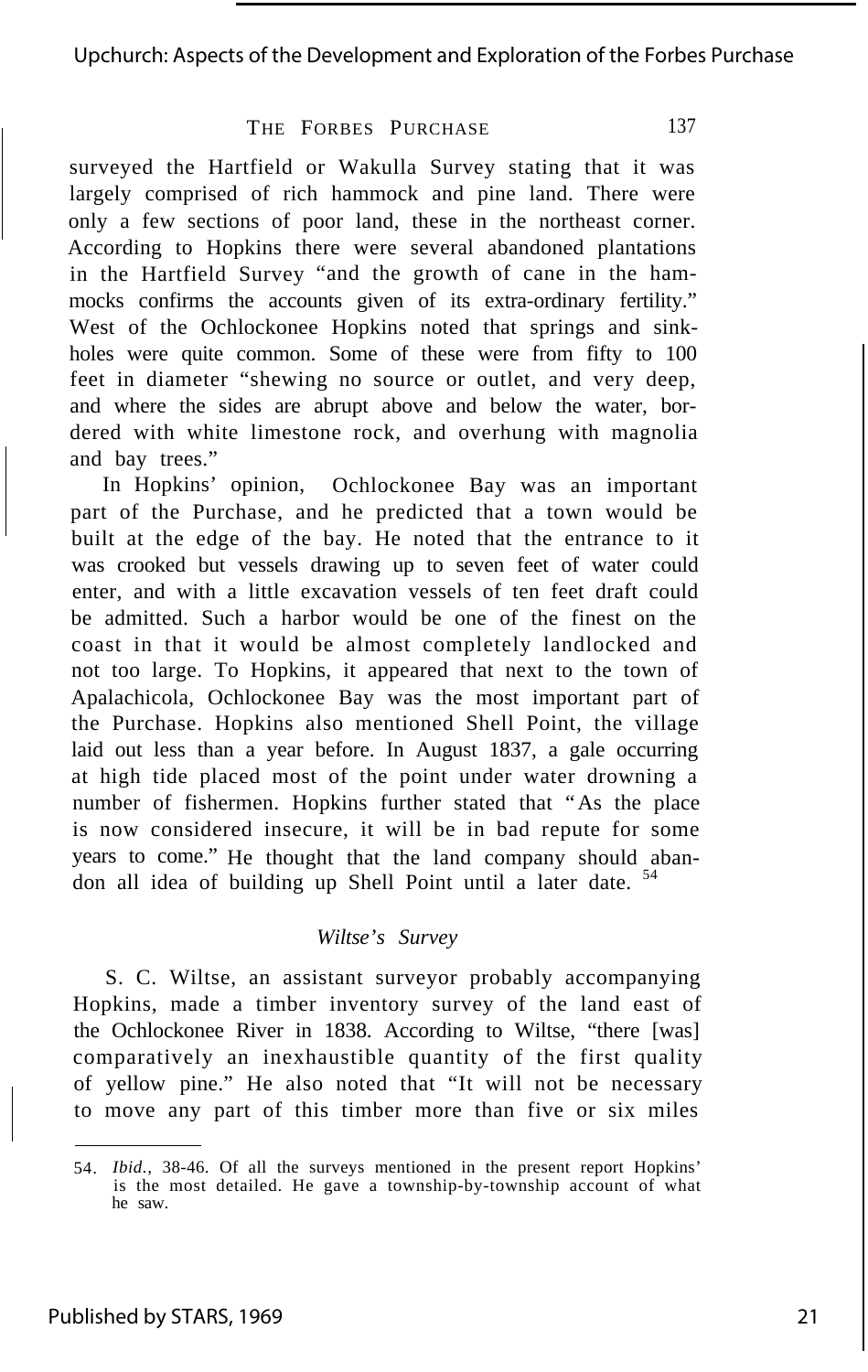in order to bring it to a navigable river or railroad; and in no case more than fifteen miles to a place whence it can be shipped to any desirable port." Wiltse further stated that steam saw mills could be constructed very readily and that much lumber could be disposed of in the vicinity of the Purchase. In his opinion, "as soon as the facts relative to the lumber advantages for manufacturing and conveying it to market are sufficiently developed, an inducement will be presented to lumbermen not to be resisted." 55

#### *McIver and Williams' Survey*

The land west of the Ochlockonee River was considered to be the worst part of the Purchase as far as agriculture was concerned. <sup>56</sup> It was therefore the last part to be surveyed. In 1855 and 1856, two surveyors, McIver and Williams, surveyed almost all of that territory. They utilized the range and township system and made a fairly comprehensive survey, indicating settlement and surface conditions of the area.

\* \* \*

Although the information given by the various surveys tends to be of a general nature, several facts emerge: first, the Purchase was apparently lacking valuable mineral resources, second, with perhaps the exception of the territory included in the Little River and Hartfield surveys, the Forbes Purchase had poor agricultural lands, third, the land east of the Ochlockonee River had an abundant supply of timber - especially pine - which could be removed with relative ease, and finally, the land west of the Ochlockonee River had little potential value and was the last part of the Apalachicola lands to be surveyed.

It should be recalled that the surveys are here introduced chronologically and that by 1835, when the Apalachicola Land Company was formed, only a small portion of the total Purchase had been surveyed in detail It is likely that the company's New York stockholders believed that a tract of land as large as the Forbes Purchase had to hold untold resources. However, the

<sup>55.</sup> *Ibid.,* 47-48.

<sup>56.</sup> The information for this section is adapted from the "Plat Book of the Forbes Purchase," bound manuscript maps, found in the Robert L. Strozier Library.